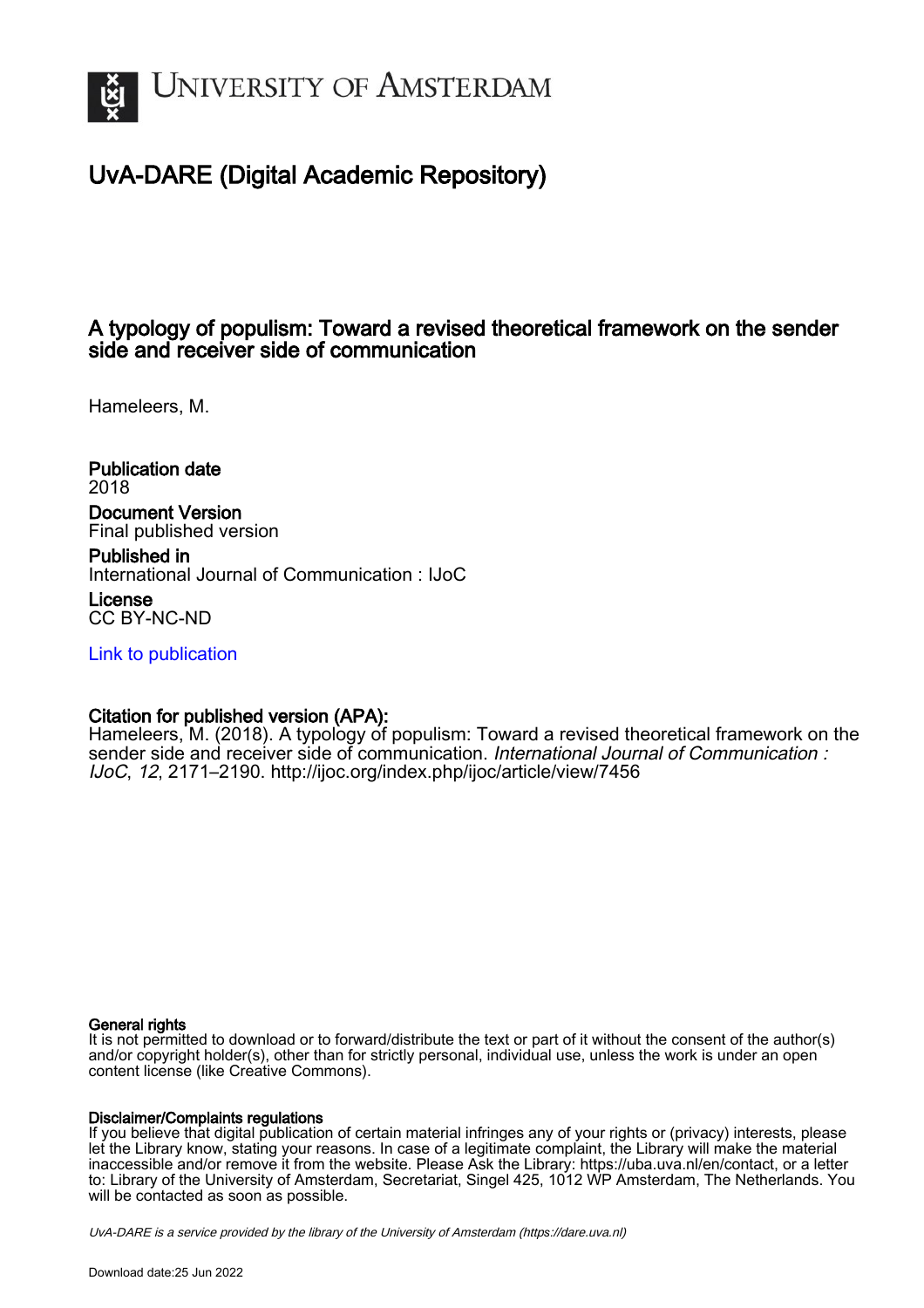# **A Typology of Populism: Toward a Revised Theoretical Framework on the Sender Side and Receiver Side of Communication**

### MICHAEL HAMELEERS

University of Amsterdam, The Netherlands

The ideational core of populism, constructing the binary opposition between the "good" people and "culprit" others, is not expressed univocally throughout the globe. Not surprisingly, scholars from different disciplines have not yet reached consensus on how to conceptualize populism on the sender side and receiver side of communication. This article aims for conceptual clarification by introducing a typology of populism on *both* sides of communication, also extrapolated to online contexts. In these online settings, populist communication can be challenged, reinforced, or negotiated by citizens. Populist messages may thus activate and prime populist interpretation frames. By introducing a revised theoretical framework of populist communication that incorporates the dynamics between the media and society, this article provides conceptual tools for future research on the content, causes, and consequences of populist communication. Practical recommendations on how to conduct such studies are discussed.

*Keywords*: *media populism, populist communication, populist attitudes, social network sites, social identity*

A growing number of nations around the world have witnessed the rise of influential populist movements. In recent years, populist ideas are spreading across widely dispersed countries around the globe. The essence of populism can be defined as the construction of a central opposition between the ordinary people and culprit others (e.g., Taggart, 2000). This opposition can, for example, be moral, ideological, or socioeconomic. The Hindu nationalist prime minister Narendra Modi in India, for example, constructs the populist divide between the "pure" Hindus as in-group and the "corrupt" elites and "polluted" Muslims as out-groups (Rajapogal, 2015). More recently, Donald Trump has expressed sentiments that emphasize the divide between U.S. citizens and corrupt elites that needs to be removed in order to "make America great again" (Inglehart & Norris, 2016).

Populism has sparked both scholarly and popular interest around the globe. Although scientific consensus on the ideational core of populism has been reached to a great extent (e.g., Mudde & Rovira Kaltwasser, 2017), disagreements on the ontological and epistemological underpinnings of populism still exist. To provide a few examples, some scholars have defined populism merely as a discursive style or

1

Copyright © 2018 (Michael Hameleers). Licensed under the Creative Commons Attribution Noncommercial No Derivatives (by-nc-nd). Available at http://ijoc.org.

Michael Hameleers: m.hameleers@uva.nl Date submitted: 2017–05–02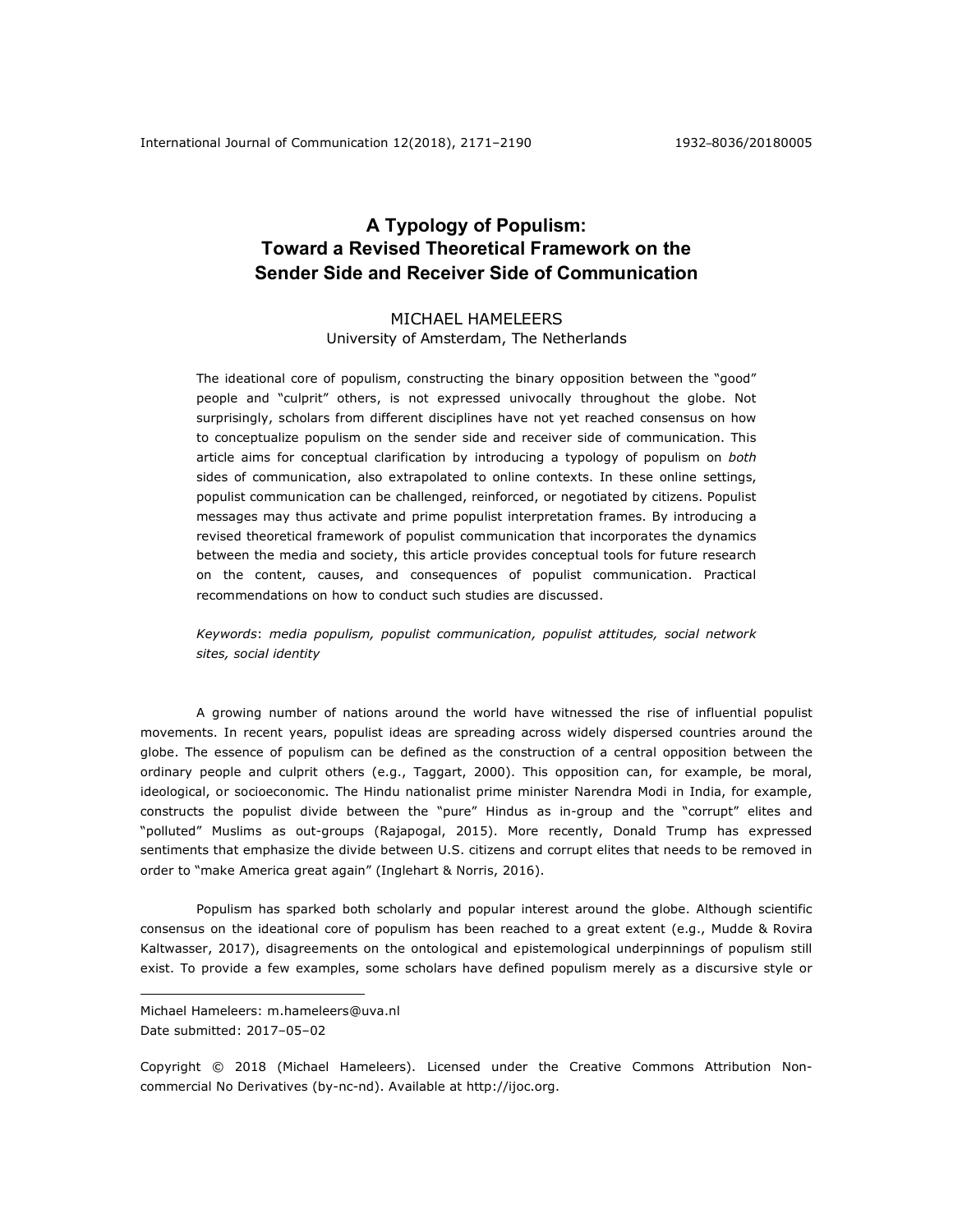rhetoric (e.g., Cranmer, 2011; Jagers & Walgrave, 2007), a frame (e.g., Caiani & della Porta, 2011), a political style (e.g., Moffitt, 2016), or a strategy (e.g., Barr, 2009). The most cited conceptualization defines populism as a thin-cored ideology that can be supplemented by host ideologies (e.g., Mudde, 2004; Stanley, 2008). Although this minimal definition of populism as the antagonistic relationship between the "ordinary people" versus the "corrupt elites" has clear merits when applied to the supply side of political parties, it does not capture the fragmented ways in which populist ideas are communicated by citizens on the receiver side and the media on the sender side (Engesser, Ernst, Esser, & Büchel, 2017). In addition, it does not explain the role of social media at the *intersection* of both sides of communication. Yet the dynamics between media and society have been ascribed a pivotal role in the global electoral success of populism (e.g., Aalberg, Esser, Reinemann, Strömbäck, & de Vreese, 2017; Mudde, 2004). Therefore, this article explores how populist communication manifests itself at the intersections of the sender side and the receiver side. To what extent do receivers accept, reinforce, or negotiate the populist divide between the people and others framed in populist communication?

Specifically, to better understand how populist communication resonates in media and society, this article maps how the ideational core of populism—the antagonistic relationship between the people as in-group and different forms of opposed out-groups—can manifest in different ways as characteristic of the sender of communication (i.e., journalistic media populism); as a characteristic of receivers of messages (i.e., populist interpretation frames); and on social media, where the sender side and receiver side converge (i.e., populist mass self-communication). Applying Occam's razor to populism theory, this article introduces a typology of populism on *both* sides of communication, independent of the political actors typically associated with populism.

The supply-side and demand-side approaches to populism have mainly developed independently, partially neglecting the interactions between both sides of communication (for exceptions, see, e.g., Andreadis & Stavrakakis, 2017; Stavrakakis, Andreadis, & Katsambekis, 2016). Contributing to this line of research, this article approaches the interaction between the supply side and the demand side from a communication perspective. Next to this, exclusionist perceptions of societal out-groups threatening the people's in-group have not been incorporated into the receiver side of populist communication. To move research forward in this field, this article aims to enhance the understanding of populism in the current mediatized society by exploring not only different dimensions of populism but also the platforms where populism is expressed. The central aim of this endeavor is to understand how populism is played out in the current high-choice and user-driven media environment, where the perspectives of senders and receivers converge on social media platforms. The revised conceptualization of populist communication is applied to an empirical case and is translated into practical recommendations for scholars who aim to study the dynamic relationships between populism expressed in the media and society. I first present an epistemological perspective to define populism as a communicative act. Second, I explore the sender side and receiver side of populist communication. Using a relevant empirical case study, the third section provides in-depth insights into how the sender side and receiver side of populism collide on social media. Finally, empirical implications are discussed in light of the proposed typologies.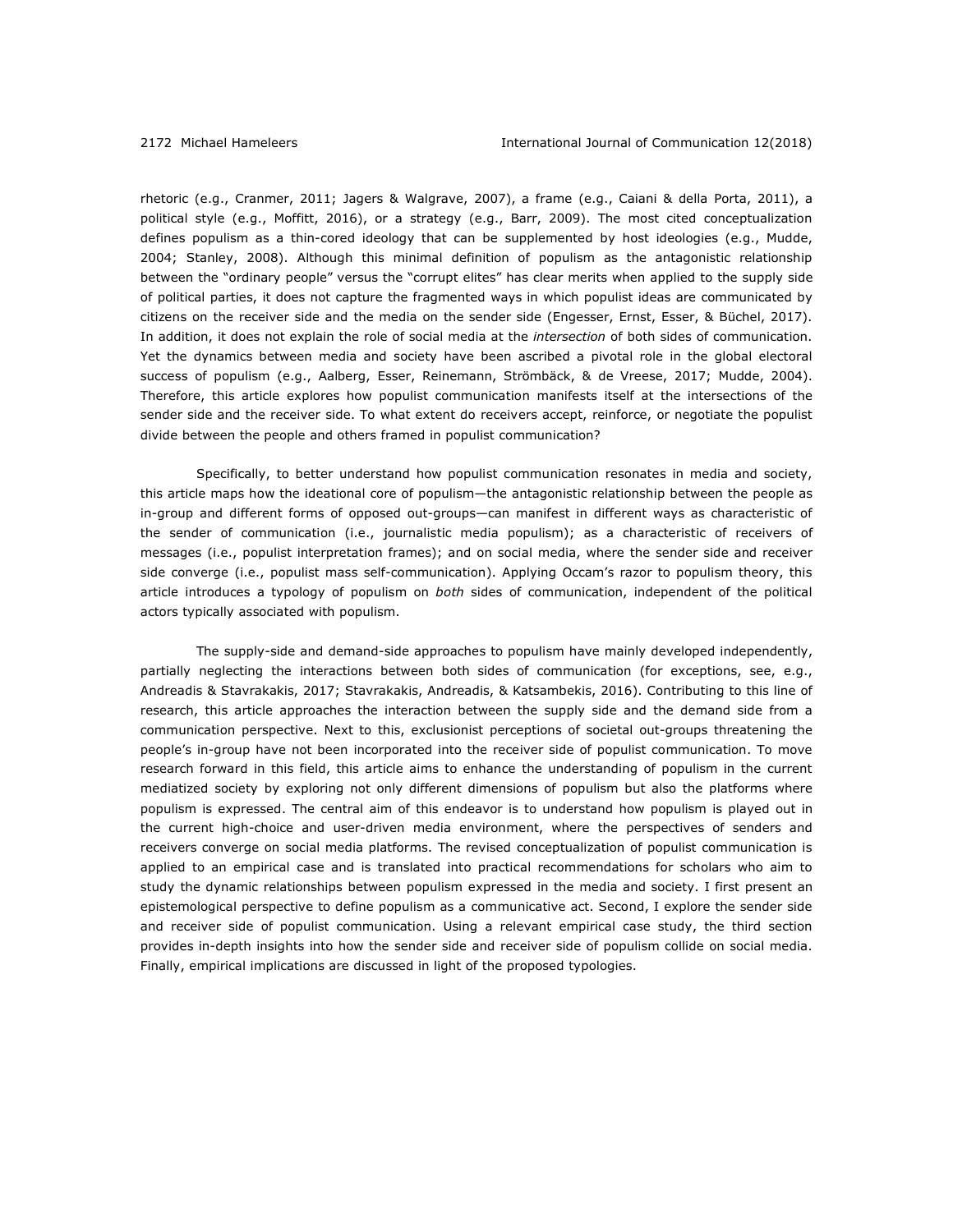#### **An Epistemological Stance in Defining Populism**

Currently, the dominant and most widely cited approach conceptualizes populism as a thin-cored ideology, which can be supplemented by all sorts of host ideologies (e.g., Mudde, 2004; Mudde & Rovira Kaltwasser, 2017; Stanley, 2008). In this reading, the "thin" ideology of populism revolves around the antagonistic relationship between the ordinary people and the corrupt elites. In line with this, populist ideas postulate that society is separated between hardworking ordinary citizens and corrupt elites that do not represent ordinary citizens, who *should* be central in political decision making (e.g., Laclau, 2005).

Although defining populism as a thin-cored ideology has clear conceptual merits when applied to the populism of political parties, its ideological premises become contested when conceptualizing populism as a phenomenon detached from political actors—for example, as populist attitudes (e.g., Akkerman, Mudde, & Zaslove, 2014), populist communication (e.g., Jagers & Walgrave, 2007), or online populism (e.g., Bartlett, Birdwell, & Littler, 2011). These empirical approaches fit literatures that have defined populism as a discursive frame (Aslanidis, 2016) or a political style (Moffitt, 2016). Crucially, recent content analyses have demonstrated that populist communication is highly fragmented in nature, meaning that different components of populism are spread across citizens' interpretations and (social) media content (Engesser et al., 2017). For this reason, it is important to identify populism's core components and to reconstruct them in populist communication on the sender side and on the receiver side of communication.

In addition, an important discrepancy in the thin-ideology rationale is that the people's opposition to vertical out-groups is part of the thin ideological core, whereas their opposition to horizontal out-groups is not. Nevertheless, it can be argued that both phenomena are actually part of the same underlying social identity mechanism. Specifically, reasoned from social identity framing, populist ideas construct a sense of in-group deprivation and an out-group threat. The specific populist ideas communicated on the sender side and on the receiver side make this central divide explicit, and communication brings these populist ideas into being (Laclau, 2005; Moffitt & Tormey, 2014). Moreover, in its strictest sense, conceptualizing populism in ideological terms would not allow us to study its nuances. This premise contradicts a vast amount of empirical research that has studied populism as a matter of degree (e.g., Hawkins, 2009; Jagers & Walgrave, 2007; Pauwels, 2014).

To move beyond remaining inconsistencies and disagreements in definitions of populism, this article proposes to define populism by its ideational and discursive core elements (also see Aslanidis, 2016), which can be used by different actors in media and society and supplemented by a plethora of contextual factors that facilitate its expression on the sender side and receiver side of communication. The core idea of populism as a communicative act can be regarded as the construction of a moral, societal, ideological, or (socio)political divide between the ordinary people as in-group and culprit others as outgroups. This exclusionist discourse should not be confused with nativist sentiments. As argued by a growing number of scholars (e.g., Canovan, 2005; De Cleen & Stavrakakis, 2017), populism and (exclusionist) nationalism are often conflated. Nationalism, by definition, constructs a collective identity of the people as belonging to the nation-state (Sutherland, 2005). In populist discourse, in contrast, the people are seen as a united (deprived) group of ordinary citizens who do not necessarily experience a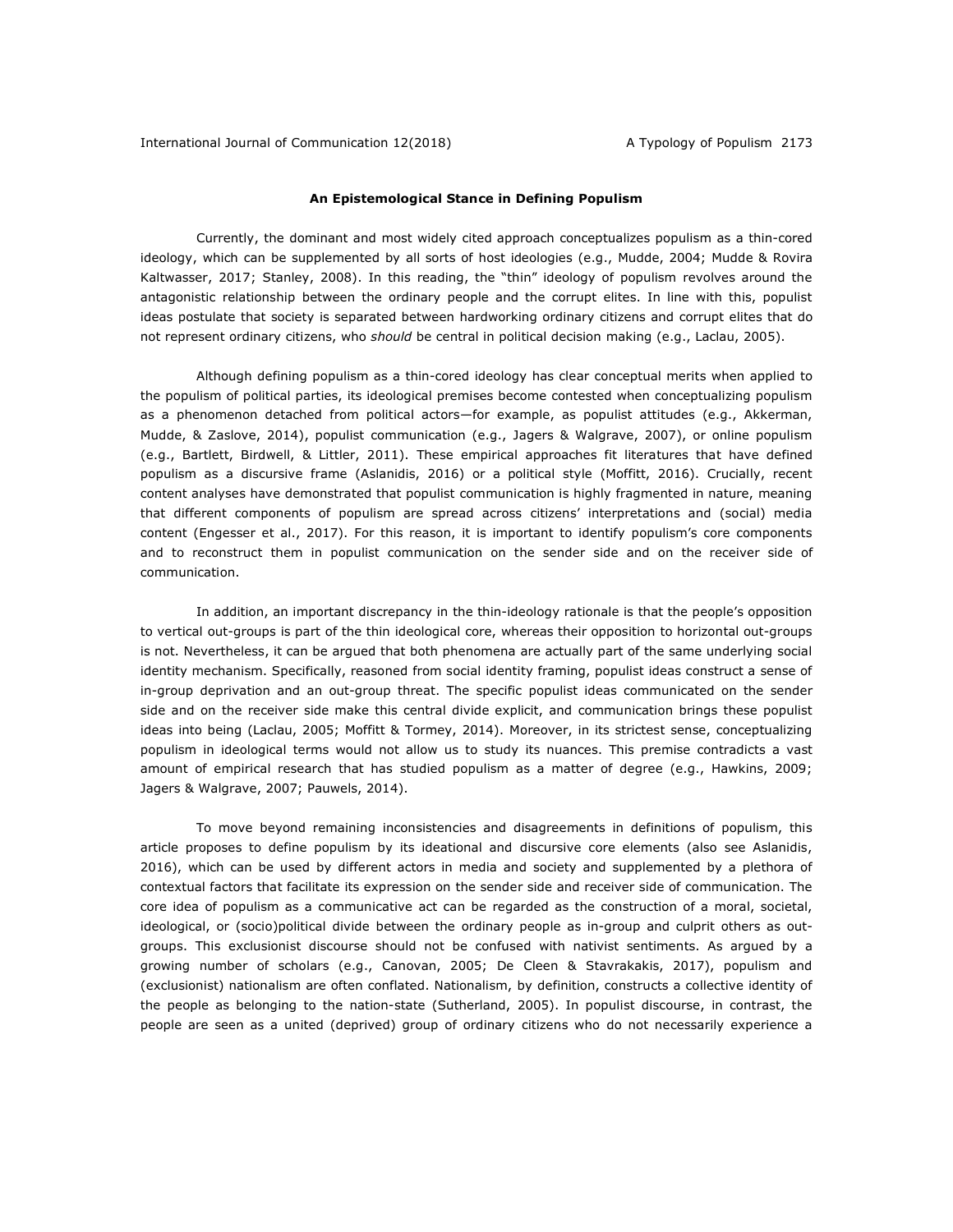strong attachment to the nation-state (Laclau, 2005). Rather, they feel betrayed by the corrupt elites and experience that their nation is severely damaged because of the negative impact of corrupt elites and, in case of right-wing populism, other societal out-groups.

#### **The Sender Side: Communicating the Boundary Between Us and Them**

Before delving deeper into the interaction of the sender side and the receiver side of populist communication on social network sites, the manifestation of populist ideas on the sender side and receiver side is discussed first.

Irrespective of their epistemological stance, the plethora of definitions of populism foregrounded in the literature can be divided into roughly two main categories: "minimal" definitions and "complete" or "full" definitions (Akkerman et al., 2014; Jagers & Walgrave, 2007; Pauwels, 2014). People centrality is the most basic and minimal form of populism. It, for example, comprises the core idea of the centrality of the ordinary people's will, the unity of the people in terms of their socioeconomic or ideological status, or the purity of the native people's in-group.

The fuller types of populism revolve around the binary opposition between the people as in-group and the other as out-group—which this article defines as the essence of populism. This relational component can be conceptualized in different ways—structured by vertical and horizontal oppositions. In terms of the orthogonality of these dimensions, it should be noted that the condition of vertical oppositions should be satisfied to define horizontal out-group constructions as populist. To provide an example, the right-wing populist ideas communicated by Geert Wilders in the Netherlands attribute blame to the elites for not representing the native people and for prioritizing the needs of foreign elements. Only being opposed to immigrants would not count as populism. However, a single message may include only one of populism's discursive components, which makes it relevant to disentangle the various conceptual building blocks here.

#### *Vertical Oppositions*

First and foremost, the antagonistic relationship between the people and the other has been defined *vertically* (e.g., Canovan, 1999; Mudde & Rovira Kaltwasser, 2017). In this case, the people's enemy is not living among the in-group of ordinary hardworking citizens, but rather threatens this homogeneous and morally superior in-group from above. In line with this, the elites are accused of adhering to only their own interests, whether political, economic, or cultural. Importantly, minimal definitions do not specify the type of elites blamed for depriving the people, although it may be argued that the people-versus-elites divide is actually shaped in various ways in populist discourse (e.g., Rooduijn, 2017). To provide an example, during Europe's financial crisis, populist ideas that shifted blame for the ordinary people's crisis to the corrupt and self-interested managers, international companies, and banks have prevailed (e.g., Ramiro, 2017). The "extreme rich" or "wealthiest minority" have consequently been framed as a threat to ordinary, hardworking citizens. Responding to this variety in antielitism sentiments in populist discourse, four types of populist communication can be placed into this core category: *antiestablishment, antieconomic elites, antiexperts,* and *antimedia* populism.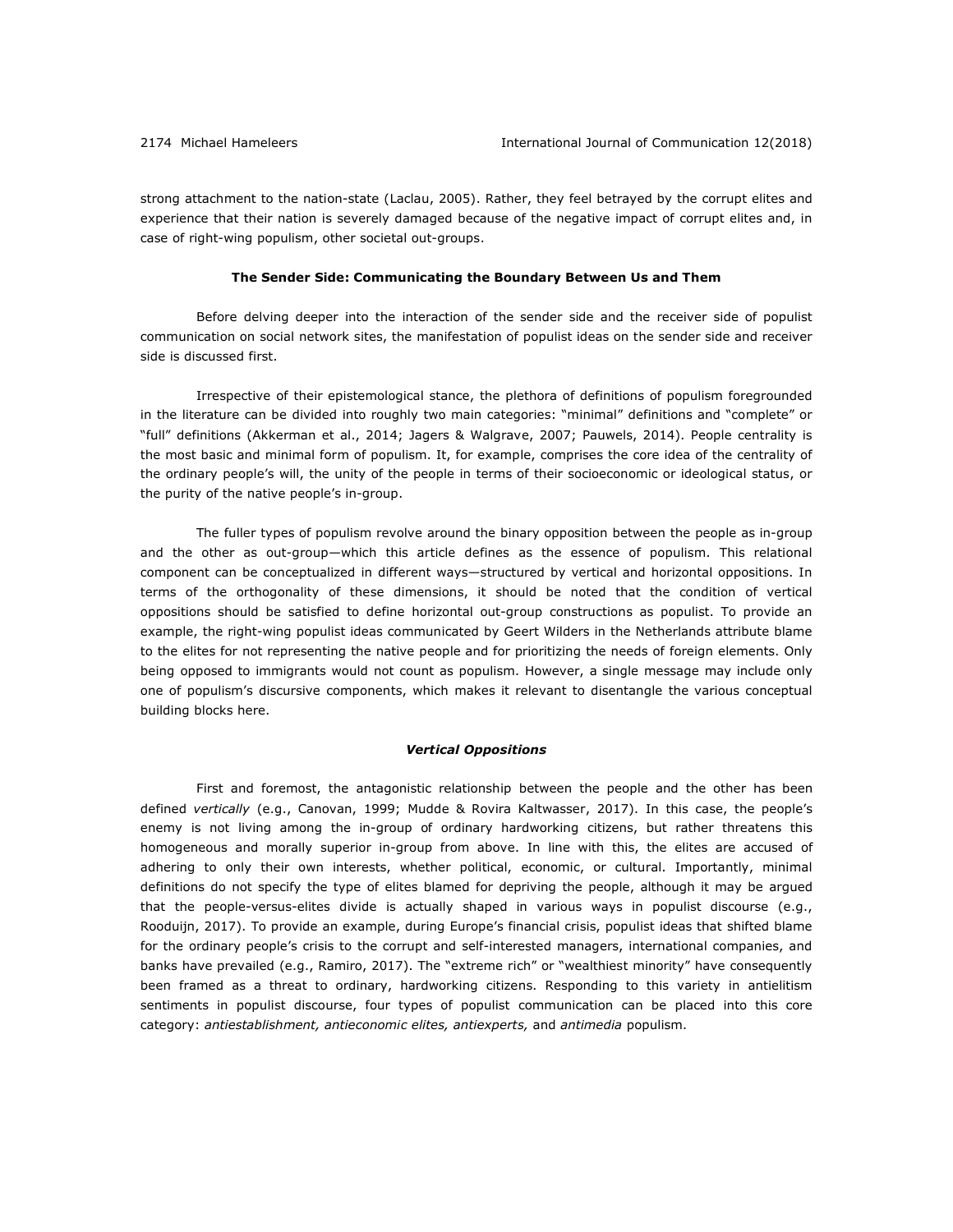*Antiestablishment populism* describes the vertical relationship between the good people and the culprit-established political order (Jagers & Walgrave, 2007). Following the definition of this type of populism, culprit politicians are blamed for being unwilling or unable to represent the ordinary voters' will. The established political order is accused of acting only on behalf of their own interests; the political elites are consequentially framed as a deceiving, corrupt enemy.

Moving beyond scapegoating the political elites, *antieconomic elites populism* constructs the people's opposition to profit-maximizing elites who threaten the material interests of ordinary hardworking citizens. Big corporations, banks, and managers are blamed for depriving ordinary citizens of what they deserve (Elchardus & Spruyt, 2016). These populist ideas are, for example, salient in Southern European countries that experienced severe consequences of the economic recession (Ramiro, 2017; Rooduijn, 2017). By pursuing their economic interests, the economic elites widen the gap between the wealthy and the poor. This left-wing populist interpretation connects to a collective sense of losing out *because* of the negative influence of economic actors that deprive ordinary citizens of the fruits of their labor (Ramiro, 2017).

Another way in which the vertical opposition between the people and others can be expressed concerns *antiexperts populism*. Experts, such as scientists, are accused of relying on inaccurate top-down analyses of important societal issues that do not, according to the populist rationale, alleviate the people's problems. Against this backdrop, ordinary citizens are assumed to be more knowledgeable and better able than experts to come up with solutions to societal problems. Such discourse is, for example, highly visible in the direct communication of populist politicians on Twitter (e.g., Ernst, Engesser, Büchel, Blassnig, & Esser, 2017). On Twitter, politicians challenge facts that are presented by expert sources of established institutions, casting doubt on the reliability and independence of these sources. Donald Trump, for example, frequently argues that the system is "rigged," alleging the corruption of institutions. This component of populist communication links to the era of postfactual relativism, in which facts delivered by institutions have increasingly been interpreted with skepticism and distrust (Van Aelst et al., 2017).

Related to antiexperts populism, *antimedia populism* constructs the other *vertically* as belonging to a homogeneous out-group of nonpolitical elites (e.g., Pauwels, 2014). With antimedia populism, the traditional mass media are depicted as an unreliable source that should, but is unwilling to, represent the ordinary people and their needs. To provide an example, antimedia populism is highly salient in Trump's and Wilders' direct communication via Twitter, in which they frequently attribute blame to specific media outlets for disseminating "fake news" among society. This type of populist communication has been identified in nontraditional, mostly online, media outlets (e.g., Holt & Rinaldo, 2014). Hence, these media create communities that are governed by the people themselves instead of professional elites accused of being self-interested and corrupt. This component of populism links to the alleged rise of distrust in media sources accused of disseminating fake news (Van Aelst et al., 2017).

#### *Horizontal Oppositions*

Existing approaches to populism have mainly focused on vertical out-groups, neglecting the people's opposition to *horizontally* opposed others. Antielitism can, however, be supplemented with an exclusionist component, which is highly salient in the communication of right-wing populist movements in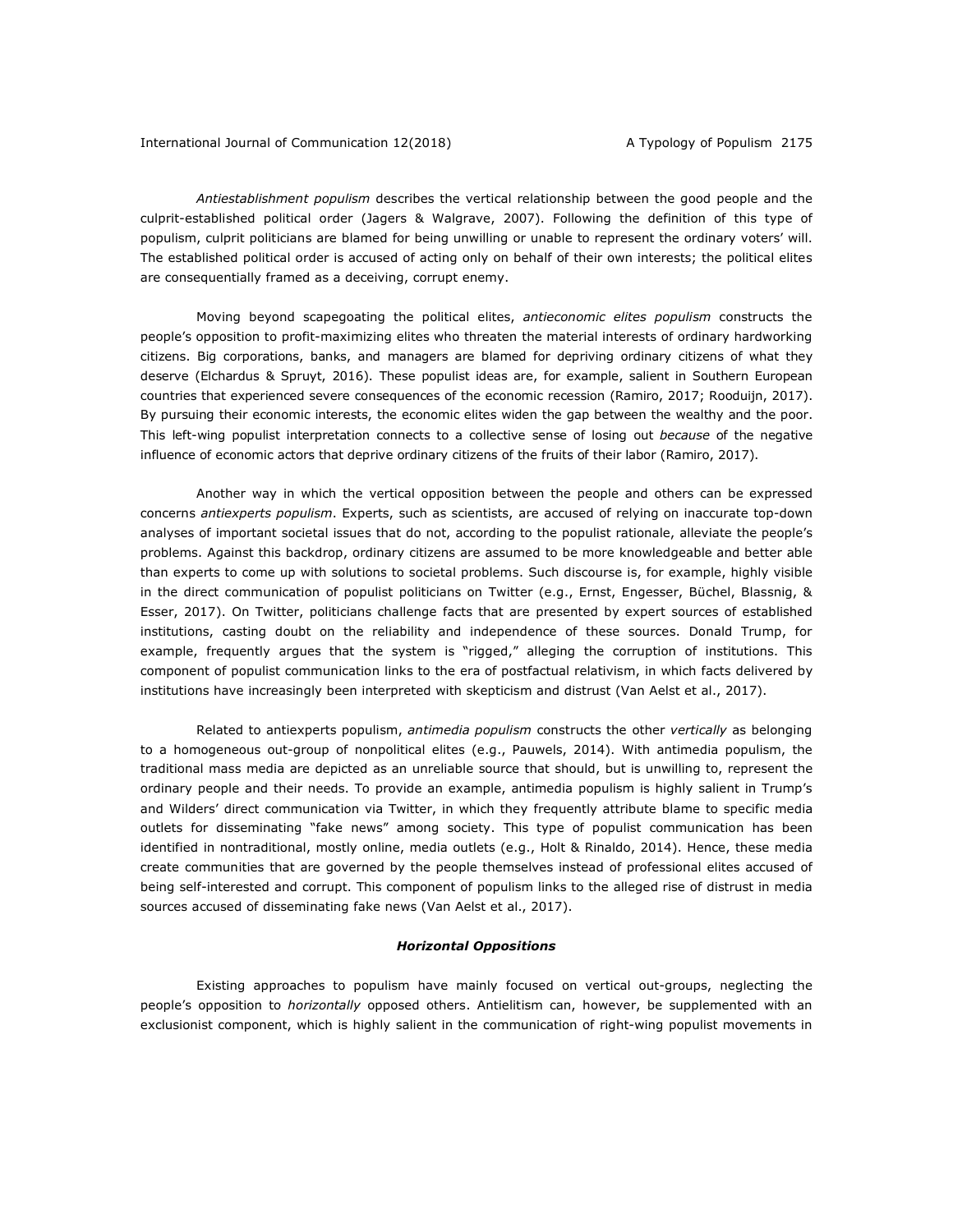Europe (e.g., Oesch, 2008). Immigrants, asylum seekers, ethnic minorities, and welfare-state profiteers can all be constructed as societal out-groups that live next to the people in the heartland. In left-wing populism, such groups can also be composed of the extreme-rich minority (e.g., Ramiro, 2016). This ingroup can also extend national borders and exist on a transnational level (Moffitt, 2017). In line with this reasoning, populist communication can also revolve around the distinction between the ordinary people as in-group (nationally, economically, or socioculturally) and horizontally defined others. Within this core category of horizontal oppositions, three types of populist communication can be distinguished: *in-groupsuperiority populism*, *exclusionist populism*, and *welfare state chauvinist populism.* 

*In-group superiority populism* emphasizes how foreign traditions, religions, and cultures are inferior to the native people's own traditions. By referring to the out-group's cultural traditions as backward, dangerous, and disrespectful, the boundary between the in-group and the out-group is symbolically marked. These constructions of the people relate to the process of *positive distinctiveness* central in social identity theory (Tajfel, 1978), which postulates that people are motivated to maintain cognitive consonance by attributing positive qualities to their in-group. Such populist expressions can, for example, be identified in response sections of tabloid newspapers, in which people compose messages that emphasize how their own national traditions, such as culture-specific food habits, are more developed than the other's less clean and outdated traditions (e.g., Uitermark, Oudenampsen, van Heerikhuizen & van Reekum, 2012).

*Exclusionist populism* taps into the perception of a horizontal divide between the people and culprit societal out-groups (e.g., Jagers & Walgrave, 2007). Exclusionist populism blames societal outgroups, such as immigrants, for the problems experienced by the ordinary people as in-group (e.g., Oesch, 2008). Because certain out-groups are perceived as threatening the people's imagined community, they should be removed from the populist heartland. This type of populism thus stresses a treatment recommendation by emphasizing that the in-group should be purified from certain foreign elements or from other out-groups accused of depriving the people. Interpreted from a social identity perspective, the in-group of ordinary, deprived people is consolidated by finding external causes for the ordinary people's problems. Different from anti-immigration sentiments or nationalism, exclusionist populist discourse does not construct the people as a nation, but rather as an imagined community of *deprived* ordinary people who used to feel close to their nation but now experience dissent (also see De Cleen & Stavrakakis, 2017).

The third type of horizontal populism, *welfare state chauvinist populism*, is strongly related to exclusionist populism. Similar to exclusionist populism, welfare chauvinist populism stresses how society is essentially divided by the good people versus evil societal out-groups (de Koster, Achterberg, & Van Der Waal, 2013; Oesch, 2008). The difference between both types of populism is how the people and the others are defined. In welfare state chauvinist populism, the people are referred to as the hardworking tax-paying citizens (e.g., Oesch, 2008). Because this in-group is entitled to receive something in return for their efforts, it is unfair that some people are profiting from the fruits of their labor. Asylum seekers are, for example, frequently accused of coming to the heartland only to profit from the resources earned by the law-abiding native citizens and their ancestors. People who receive unemployment benefits are also blamed: They are regarded as being unwilling to work for their money and as having chosen the easy way out; they just "take" the resources collected by ordinary hardworking citizens without offering anything in return.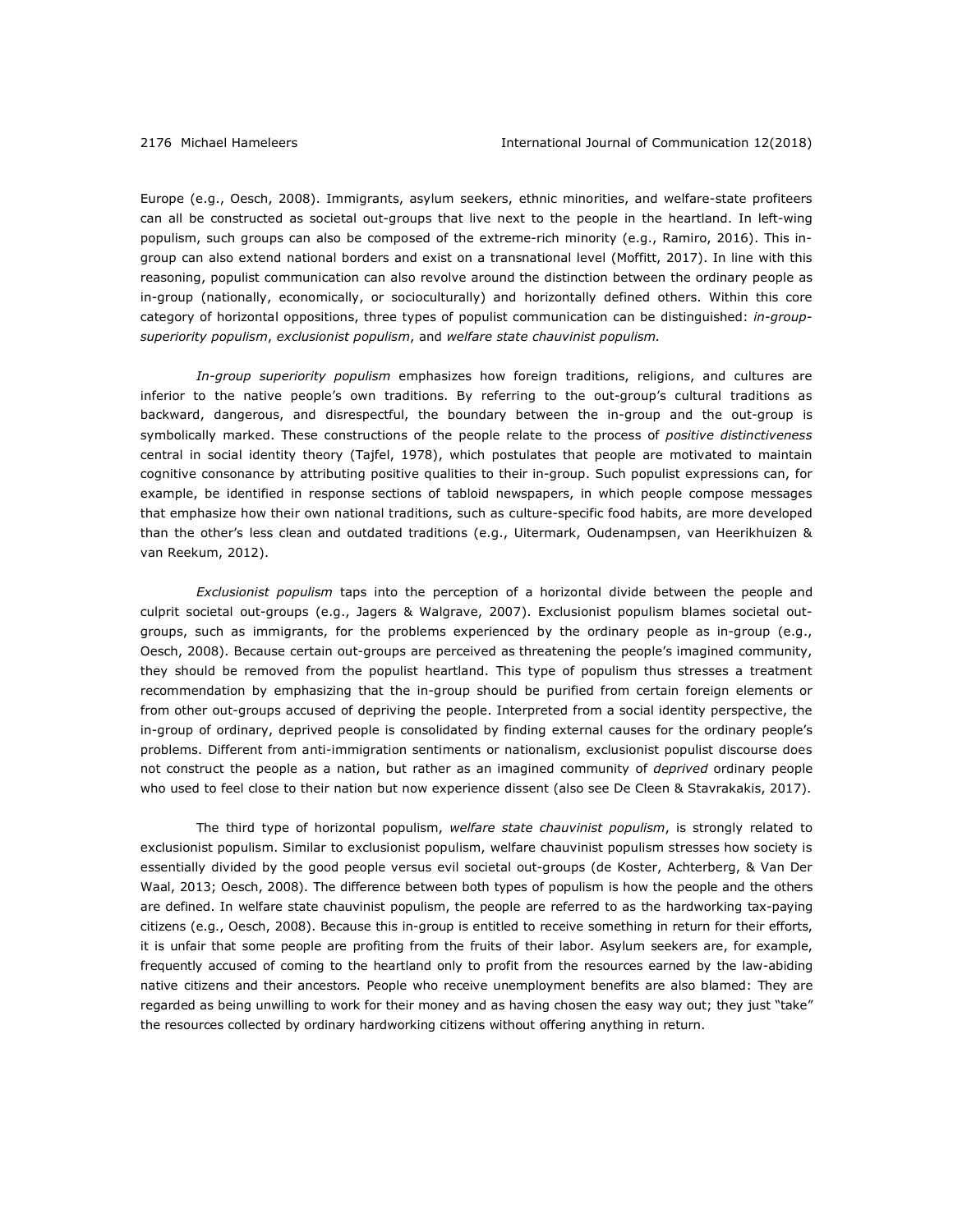#### **The Receiver Side: The Perceived Antagonism Between the People and Others**

Recently, scholars have started to measure populism as individual-level attitudes (e.g., Akkerman et al., 2014). Following this line of research, populist attitudes are conceptualized as the perceived antagonism between the homogeneous ordinary people as the good in-group and the corrupt elites as culprit out-group. However, there are good reasons to believe that this conceptualization of the people's populism on the receiver side of communication is in need of expansion and refinement. Most importantly, exclusionist perceptions of societal out-groups threatening the native people are not incorporated in conceptualizations of populist attitudes. On the sender side, however, such antisocietal out-groups constructions are frequently communicated to the people by different actors (e.g., Albertazzi & McDonnell, 2008). As Krämer (2014) argued, if such populist in-group versus out-group constructions are communicated by the media, schemata of social differentiation may be activated among citizens. In other words, *exclusionist* populist communication may affect people's congruent populist attitudes. In line with this, it can be proposed that two main types of populism resonate on the receiver side of interpreting citizens: antiestablishment and exclusionist populist attitudes (Hameleers, Bos, & de Vreese, 2017).

#### *Antiestablishment Populist Attitudes*

Most research has defined populist attitudes in terms of the perceived antagonism between the good people and the culprit elites (e.g., Akkerman et al., 2014). The central components of antiestablishment populist attitudes, the people and the elites, can be conceptualized in different ways. The first people-versus-elites distinction taps into the discrepancy between the "good" people's will and the "evil" self-interested politicians. In this definition, the people are perceived of as a silenced majority whose will should be central in political decision making. The corrupt politicians, however, are responsible for silencing the majority of ordinary citizens.

Second, people can perceive a divide between their in-group and elites on an economic level. In this antagonistic relationship, the in-group of the people is constructed as a working-class majority. The out-group is perceived of as wealthy elites, such as managers or bankers. In this case, the "poor" people are opposed to the "rich" elites, who block the working-class citizens' access to economic resources and hinder an equal distribution of wealth.

A final way in which receivers can construct the vertical divide between their in-group and elites concerns their opposition to experts. In this definition, the people are perceived of as having more accurate knowledge than experts about the facts on the ground. Experts, in turn, are too far removed from the people's lifeworld: Their facts on paper do not resolve the problems the people are experiencing on the ground.

#### *Exclusionist Populist Attitudes*

For the second main type of populism on the receiver side, exclusionist populist attitudes, it is also possible to define alternative constructions of the divide between us and them. First, the in-group can be regarded as the pure native people, whose traditions and cultures are superior to those of the out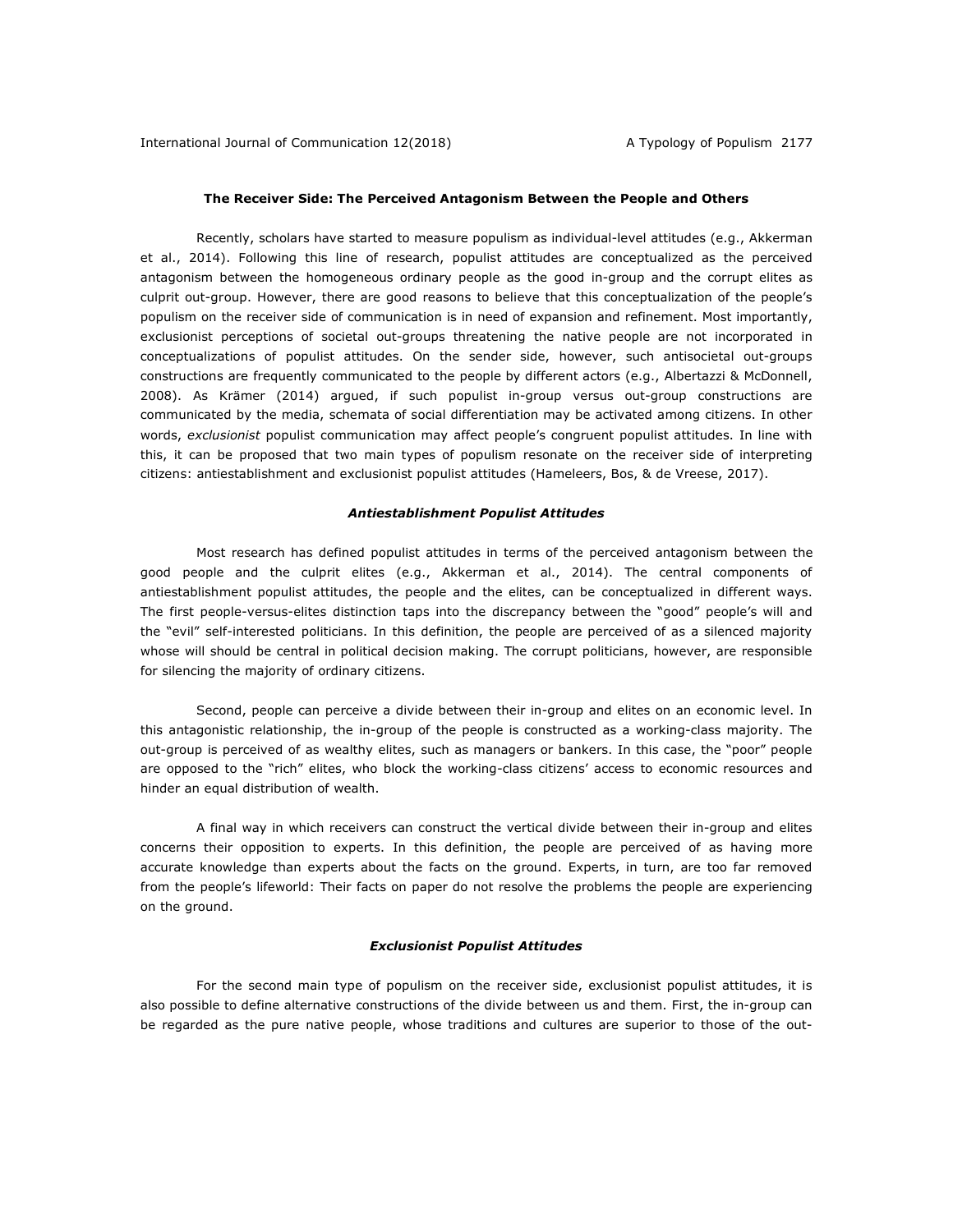group. In this case, "the people" refers to the imagined community of the heartland, a homogeneous ingroup that shares the same norms and values (Taggart, 2000). The out-group's cultures and traditions are inferior: They are perceived as a backward community that pollutes the purity of the in-group. If they are unable or unwilling to adjust to the people's culture, they should not be allowed access to the heartland.

The second antagonistic relationship captured in exclusionist populist attitudes constructs the boundary between the people and the other based on a perceived unfair access to resources, such as jobs, unemployment benefits, and social security (de Koster et al., 2013; Elchardus & Spruyt, 2016; Oesch, 2008). This subtype of exclusionist populism entails the perception that the in-group is naturally privileged and should therefore have more access to socioeconomic resources than others. The in-group is perceived of as the ordinary hardworking citizens who pay taxes to ensure their needs are satisfied by the government. The out-group is constructed as consisting of profiteers that left their own countries solely to deprive the in-group of their wealth. Following this exclusionist rationale, it is because of them that the heartland faces a crisis.

The sender side and the receiver side do not exist in isolation. Hence, the populist ideas of the media, defined as *media populism* or populism *by* the media (e.g., Krämer, 2014; Mazzoleni, 2008), can activate or augment the populist interpretations of citizens. Moreover, the populist ideas of the sender and receiver come together on social media platforms, where all actors can simultaneously and interchangeably take on the role of a sender and receiver of populist ideas. For this reason, it is important to shift our focus to populism as a communicative act shaped on social media.

#### **Online Populism: The Convergence of the Sender Side and the Receiver Side**

In online communities, people have become both senders and receivers of messages that emphasize the populist divide between their in-group of ordinary people and allegedly evil, dangerous, corrupt, or threatening out-groups (e.g., Bartlett et al., 2011). Hence, the receiver side and the sender side of populist communication converge on social media (Pingree, 2007). But how can we arrive at a typology of populism in an online context where the boundaries between senders and receivers are blurring? Because populist communication at the intersections of the sender side and receiver side remains understudied, this section reports the results of three qualitative content analyses of online populist communication in the United States, United Kingdom, and the Netherlands (*N* = 4,934). Specifically, these content analyses are based on in-depth analyses of direct communication via the social network profiles of politicians and messages posted on social media by ordinary citizens. All material was analyzed in line with the grounded theory approach.

#### *An Empirical Analysis of Online Populist Communication*

In the empirical study, the sender side of populist communication incorporates the perspectives of politicians and ordinary citizens who use Twitter and Facebook to directly communicate to their audience. Crucially, this audience (the receiver side) exists of the same actors: Citizens can thus both send and receive populist messages via the same platforms. These sides of communication are therefore entangled in the posts and comments analyzed here. Based on the empirical findings, it can be concluded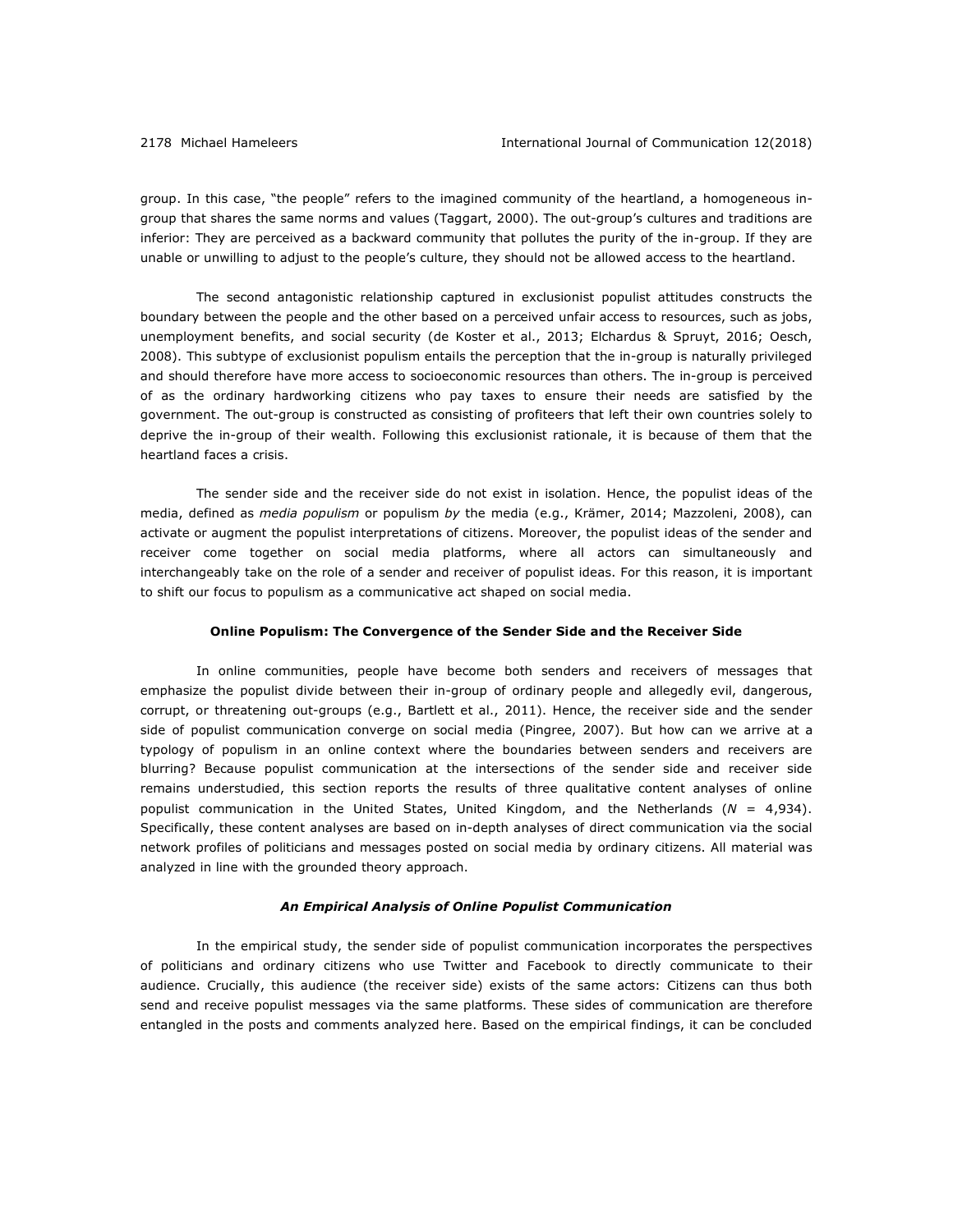that the identified typology of online populism links to the typology of populism distinguished on the sender side. Specifically, five types of populism identified on the sender side have been identified in online contexts: *antiestablishment populism*, *antieconomic elites populism*, *antimedia populism*, *in-groupsuperiority populism*, *exclusionist populism*, *and welfare state chauvinist populism*. The most salient types of online populist communication by citizens are described here.

First, in online contexts, antiestablishment populism emphasizes the large distances between politicians and ordinary hardworking citizens. The people-versus-an-out-group divide was not always morally consolidated. The elites were also blamed for depriving the people of economic, social, and political resources. Such online populist sentiments were extremely hostile in tone, which can be illustrated by the following quote: "It would be a fantastic day if someone would hit this nation's traitor [the prime minister] with a bullet through his head." Second, exclusionist populism clearly reflected the boundary between ordinary deprived people and societal out-groups that are viewed as threatening the ordinary people: "These rats get everything for free, while we have to work until we die. Everything needs to go back. Their houses will need to be disinfected, but we will do this with pleasure." Importantly, this quote illustrates the linkage of populist sentiments and nativism or exclusionist nationalism. The ordinary people do not identify with the nation-state, but rather express that their in-group of hardworking, ordinary people is threatened by foreign elements that need to be removed (e.g., De Cleen & Stavrakakis, 2017). In this context, they do experience belonging to a certain imagined community of the nativist heartland, while at the same time experiencing disassociation because of the presence of dangerous others.

In addition, *nostalgic* and nationalist sentiments were expressed online*.* Such nostalgic constructions can be illustrated by the following quote: "We used to fight for our country because it was our country. Now, we allow everyone to enter the Netherlands." In the online setting, people experienced closeness to a like-minded imagined community of citizens belonging to a deprived heartland that used to belong to the ordinary people. On social network sites, they could constantly and effortlessly share and negotiate community membership and boundaries with their in-group. The nostalgic sentiments expanded the (exclusionist) populist sentiments in online settings. Because of the negative influence of the outgroups constructed in opposition to the people (the corrupt elites, profiting migrants), the purity and prosperity of the heartland's past cannot be regained.

Reasoned from the affordances of social network sites, the online context allows for a constant comparison and symbolic expression of the boundary between the favored in-group and the opposed outgroup (Hampton, 2016). These media created communities in which citizens felt safe to share their nostalgic sentiments related to the in-group's past and their grievances and fears regarding the present and future. Based on the empirical results presented here, it can be concluded that social media provide a context for both ordinary citizens and politicians to directly express their populist sentiments to other community members (e.g., Engesser et al., 2017). Online, they can take on the roles of sender and receiver, potentially reinforcing populist sentiments in society by many-to-many communication. The most important distinguishing features of online contexts are the absence of gatekeepers and the presence of *interactivity*: The types of populism communicated on the sender side are reinforced, challenged, or supported by the people's responses on the receiver side. This interactivity also entails that online contexts enable people to share their thoughts with like-minded others: They feel that their voices are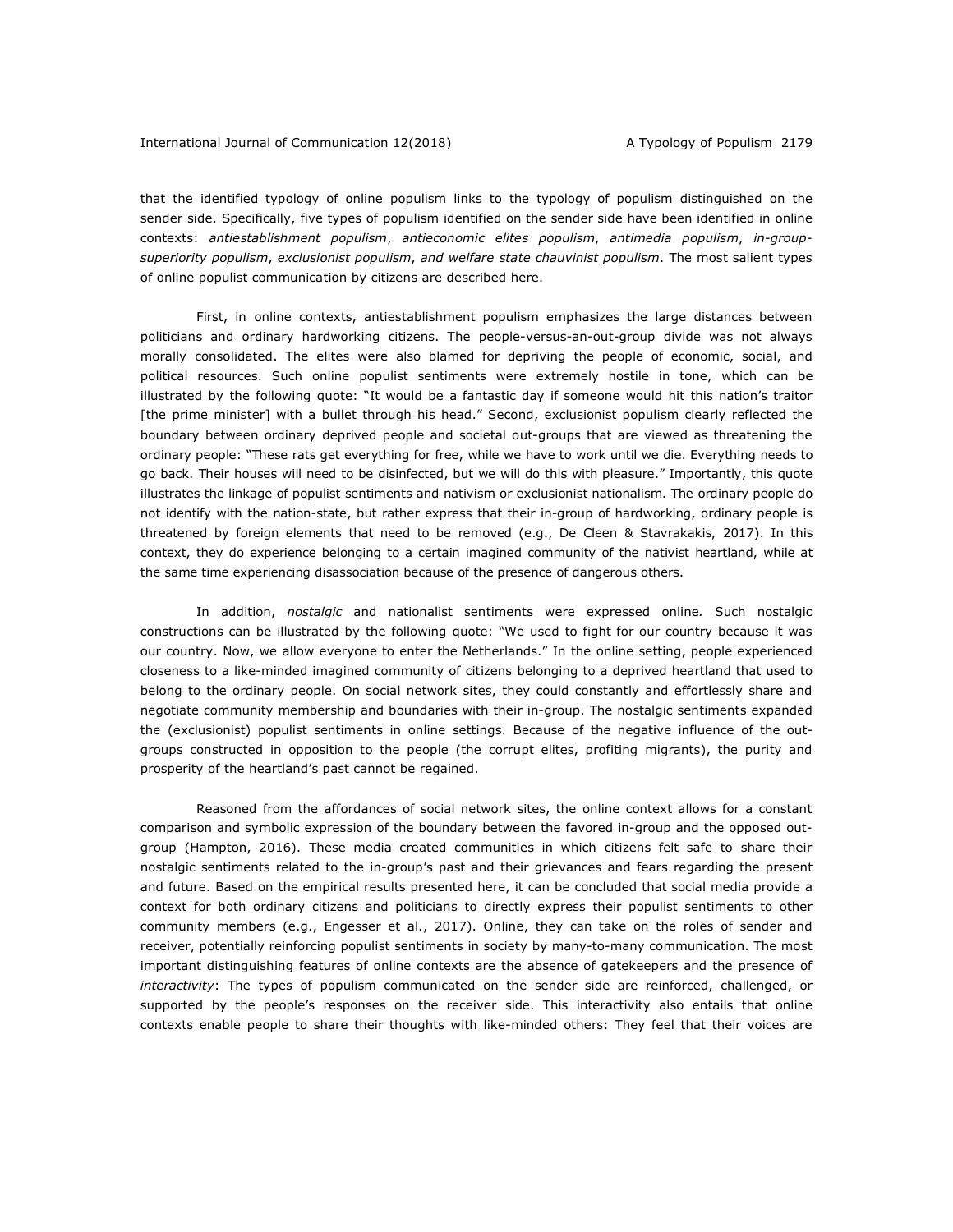heard and welcomed on social media (Habermas, 2006; Pingree, 2007). Moreover, the technological affordances of social network sites contribute to the perception of anonymity and asynchronicity (Ellison & boyd, 2013). Because of these features, social network sites create a disinhibited online space, in which citizens and politicians feel free to disseminate hostile populist ideas that may not be accepted by all members of society. In other words, social media provide citizens with a safe space to express their closeness to the in-group and their disdain of vertically and horizontally constructed out-groups. Against this backdrop, social media may spark the expression of populist ideas by different actors.

#### **Effects of Populist Communication**

After proposing an extensive typology of populism on both the sender side and the receiver side, the next step is to explore how the expression of populism's ideational core on both sides of communication can be causally related. It has been argued that populism on the sender side activates populist frames of interpretation among receivers (Krämer, 2014). Populism's effects may operate through the activation of stereotypes of the in-group and the out-group (e.g., Dixon, 2008). If populism on the sender side repeatedly exposes receivers to positive stereotypes of the people as good and the other as evil, the antagonist perception of reality propagated by populist communication may become highly accessible in the minds of citizens. These stereotypes are activated when citizens form an opinion on the causes and consequences of crises, such as the economic crisis, the spread of Islamic State, and the influx of political or economic refugees into Europe.

Indeed, a large body of literature has argued that crisis situations provide a fertile breeding ground for populism to root in society (e.g., Mazzoleni, 2008; Mudde, 2007; Taggart, 2004; Vasilopoulou, Halikiopoulou, & Exadaktylos, 2013). These crisis situations lend themselves to the populist polarization of us versus them. Although it is difficult for people to understand who is responsible for the causes and treatment of the crisis situation, people want to maintain a positive self-concept (Tajfel, 1978). To do so, they construct a scapegoat that can be attributed blame for their in-group's situation. By explicitly constructing the boundary between us and them, populist communication drives this process of social differentiation.

Because populist communication frames the in-group of the people as victims and the out-groups of the establishment as perpetrators, accepting this populist blame frame enables people to maintain their positive self-concept. Therefore, it can be expected that, after repeated exposure to populist communication, receivers will accept the populist divide between the people and others. As an effect of exposure to populist communication, they will absolve their imagined community of blame and point their fingers at the elites, immigrants, or other out-groups that different types of populist communication identified as candidates for responsibility.

The potential of populist communication to activate populist frames of interpretation among receivers can be specified along the lines of the proposed typologies. In general, the message communicated on the sender side is expected to be congruent with people's perceptions on the receiver side. If the media frame issues in an exclusionist populist way—for example, stereotypes of the in-group as the pure people and the out-group as a threat to the purity of this in-group—the message should be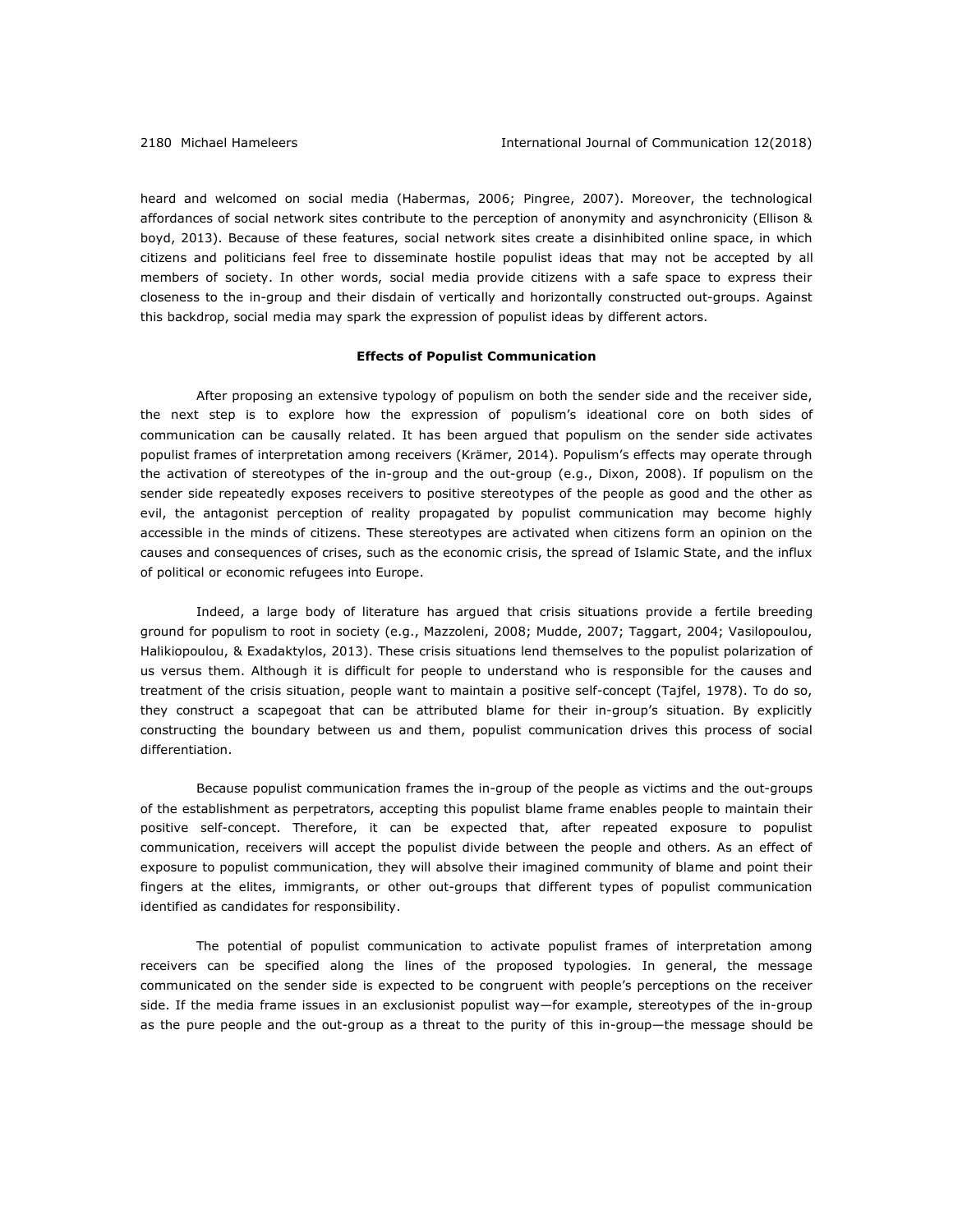activated among receivers. Alternatively, if populist communication constructs the populist divide as the antagonism between innocent citizens as in-group and the corrupt elites as the enemy of this in-group, receivers may think about the elites as culprit and ordinary citizens as innocent themselves as well. In other words, antiestablishment populist communication should activate antiestablishment attitudes on the receiver side.

Online populism provides a more challenging and diffuse context to study the causal relationship between the sender side and the receiver side. Because people participating in online communities can take on the roles of sender and receiver simultaneously, it is difficult to disentangle the causal order of the relationship between the sender side and the receiver side. People who post populist messages in online communities may prime certain types of populism among the readers they are appealing to. People are consequentially invited to respond in a populist way to the posts of others. If a citizen, for example, stresses that the refugee crisis is caused by the failing policy of the European Union, people who read this post can respond in a congruent populist way by stressing the binary divide between the in-group of the hardworking citizens and the corrupt politicians in the European Union. Such online expressions may thus be circular: People who express themselves in populist ways may be primed by the populist responses of others.

The causal order between populism on the sender side and populism on the receiver side of citizens may be questioned not only in online settings. Traditional off-line media may use populist communication as a strategy to appeal to an audience that interprets societal issues in a populist way themselves. Journalists may perceive that a large proportion of society, their imagined audience, blames certain out-groups for their experienced problems. To appeal to this populist audience, they may strategically engage in populist news coverage. Social media may act as a catalyst by reinforcing such people-driven expressions of populism. To respond to this populist discontent resonating in society and reinforced on social media, journalists may engage in populist coverage. Specifically, some scholars have argued that especially tabloid and entertainment outlets respond to popular tastes by using populist frames to cover societal issues (e.g., Mazzoleni, 2008).

#### **Toward a Revised Theoretical Framework for the Study of Populist Communication**

Understanding that populism can be detached from its ideological core and politically charged meanings, one could argue that the concept may have become too empty and diffuse, a loose set of ideas disconnected from any conceptual core or framework. To contribute to the construction of a new theoretical framework, it is important to rebuild populism as a meaningful theory at the intersections of different sides of communication. In doing so, this article foregrounds a threefold theoretical model, for which the different typologies can be attached to the different key concepts described here.

To begin, the expression of populist ideas on the supply side of online and off-line media can be considered an integral part of *media populism*: the ways in which professional communicators draw on their agency to frame societal issues using populism's ideational core of blame attribution (e.g., Krämer, 2014). This ideational core can then be enriched by all sorts of contextual factors used to frame media content, such as affective framing and interpretative journalism.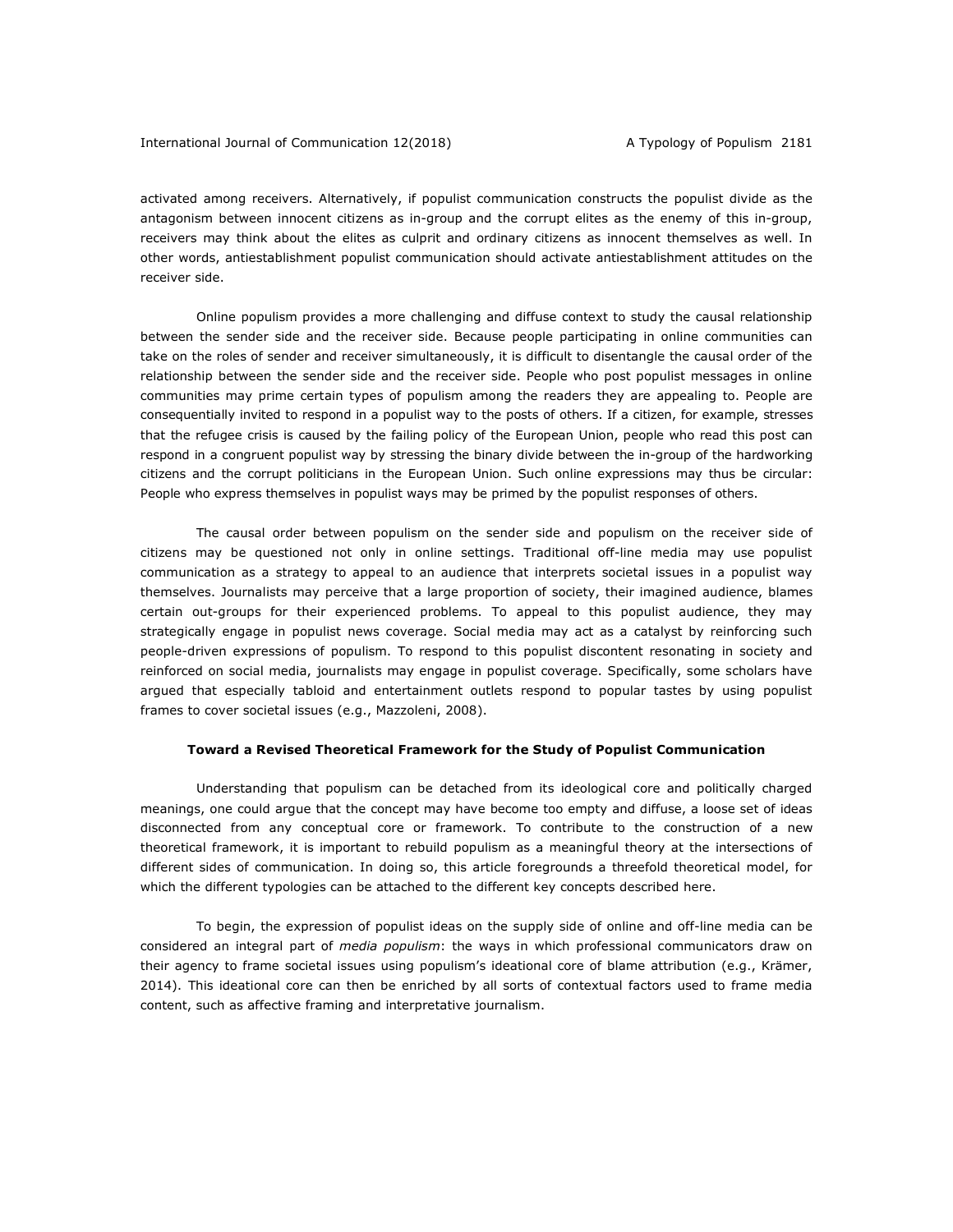Next, on the demand-side, citizens may also interpret societal issues as more or less independent from political actors using their populist interpretation frames. This ideational notion of populism refers to the proposed multidimensional structure of populist attitudes. Populist attitudes can also be connected to contextual factors salient in the sociopolitical context of interpreting citizens. Perceptions of relative deprivation, for example, provide an important contextual factor surrounding citizens' populist interpretations on the two dimensions.

At the intersection of the supply side and the demand side, citizens can be perceived of as mass self-communicators, shifting between populist communicators and populist receivers (e.g., Castells, 2007). Hence, in online communities, the lines between citizens as senders and receivers are blurring. The introduced conceptual building blocks on the supply side and the demand side and the interactive context of online media can be integrated in a theoretical framework of populist communication that describes populist ideas as part of the expressions and interpretations of all involved actors—and the crossroads connecting these various vehicles carrying the ideational core of populism (see Figure 1).



*Figure 1. Theoretical framework for populist communication at the intersections of the sender side and the receiver side of communication.*

The traditional media's role in articulating populist interpretations is labeled *journalistic media populism*. This concept describes the process by which professional communicators actively engage in the expression of populist ideas by constructing the people-versus-out-group divide. The citizens' *populist interpretation frames* entail the populist frames of references that citizens can use to interpret all sorts of societal issues.

With the rise of social media, citizens are no longer passive receivers of one-sided messages. Rather, they become simultaneous consumers and producers of information, a process that has been described as prosumption (Ritzer & Jurgenson, 2010) or mass self-communication (Castells, 2007). This development has important ramifications for how citizens can express their populist views, being empowered to share their populist ideas with like-minded others on social network sites (Bartlett et al., 2011). Against this backdrop, the last concept in the theoretical model, which has both supply-side and demand-side components, is labeled *populist mass self-communication*.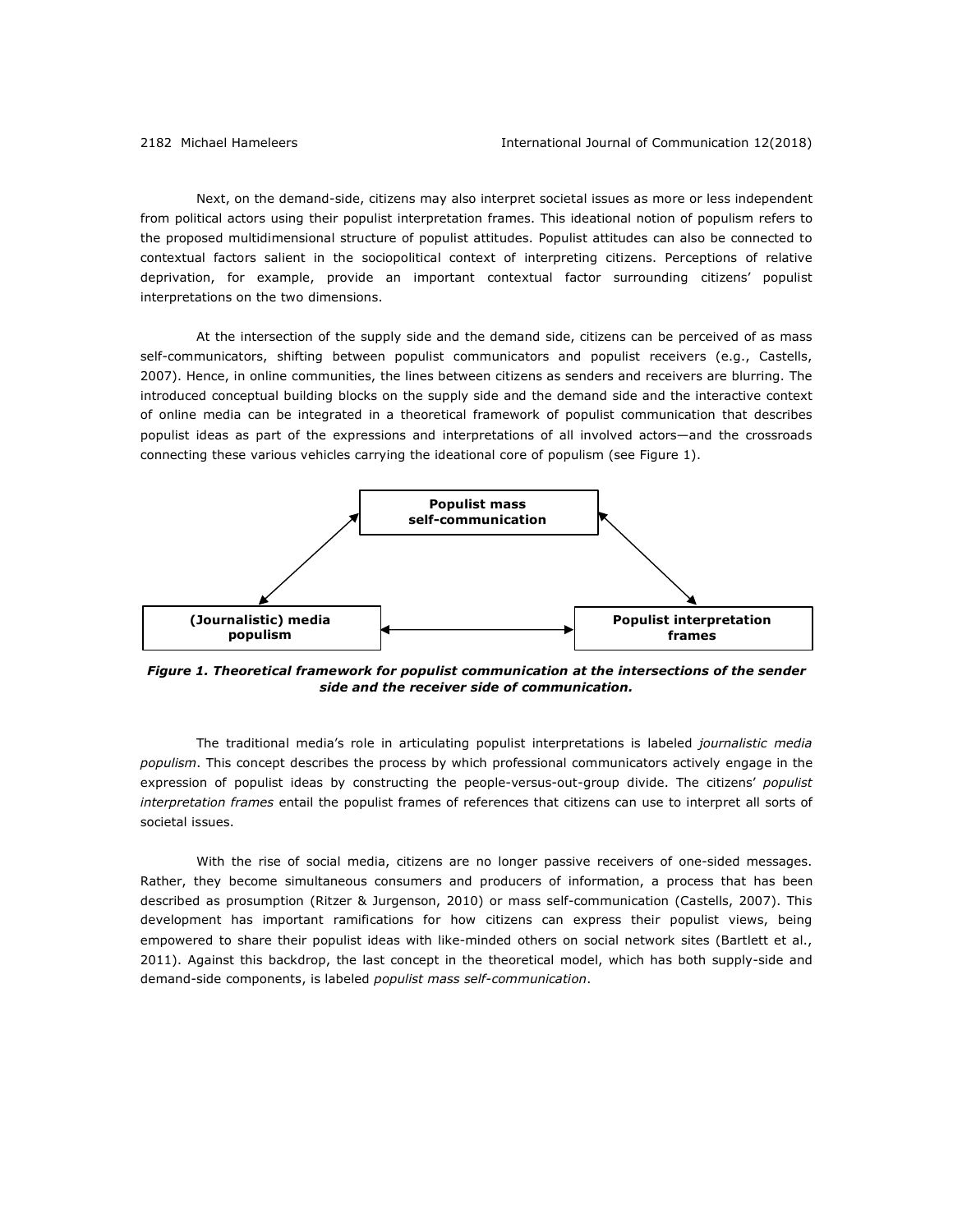Although most research has empirically focused on the media effects of populist ideas, one could argue that this causal pathway can move in both directions (as depicted in Figure 1 by the double-headed arrows are drawn between all three key concepts). As argued by Rooduijn, van der Brug, and de Lange (2016), people vote for populist parties not only because they are unsatisfied with politics; they *become* more discontented because of the rise of populist political parties. In a similar vein, the theoretical framework presented here allows the supply side and demand side of the populist discourse to influence each other.

To provide an example, media populism may affect not only the populist attitudes of voters; journalists can also express populist ideas as a consequence of the perceived salience of populist attitudes in society. Because they want to cater to the needs of their audience, journalists may frame societal issues in populist ways as they envision a congruence of these views in society. For populist selfcommunication, citizens may not develop their populist ideas independently from the media or society. It is highly likely that they engage in online populism as an extension of the views they picked up in traditional media or among other citizens.

It could be argued that this model omits a large number of potential actors involved in the expression of populism—most importantly, the political actors that are assumed to be populist. However, these other actors can be placed on the different sides of the model. It has, for example, been found that politicians frequently express their populist ideas on social media (e.g., Engesser et al., 2017). In that case, they engage in populist mass self-communication. When politicians use populist ideas in opinioned articles or party programs, they may be understood as practicing journalistic media populism (the left side of Figure 1): They become professional communicators who disseminate a populist view to the receiving audience. Contextual factors, such as the perception of a crisis situation, relative deprivation, or identity attachment can be connected to the different paths of the model, acting as a catalyst to facilitate the relationships between the different expressions of populist ideas on the supply side and the demand side.

#### **How Should We Study the Dynamics Between Sender-Side and Receiver-Side Populisms?**

The comprehensive study of populist communication—its effects, consequences, and underlying mechanisms and meanings—requires a mixed-method approach of both qualitative and quantitative studies. Qualitative interviews with journalists may, for example, reveal whether, and for what reasons, they engage in populist coverage of societal issues. This may shed light on the important question of whether populist communication on the sender side can be perceived as a strategy to appeal to citizens with populist attitudes, as some scholars have assumed (e.g., Barr, 2009). In any case, foundational qualitative research may offer insights into the direction of the relationships described in the theoretical model introduced here: Are journalists actually driven by the populism they encounter on social media and in public opinion, or do they operate in a vacuum?

On the receiver side, qualitative interviews and focus group discussions with citizens may reveal in-depth understandings of how people interpret populist messages. Specifically, exposing citizens to populist messages and asking them how they interpret these messages may shed important light on what populism means for the people. Alternatively, qualitative studies that do not expose citizens to populist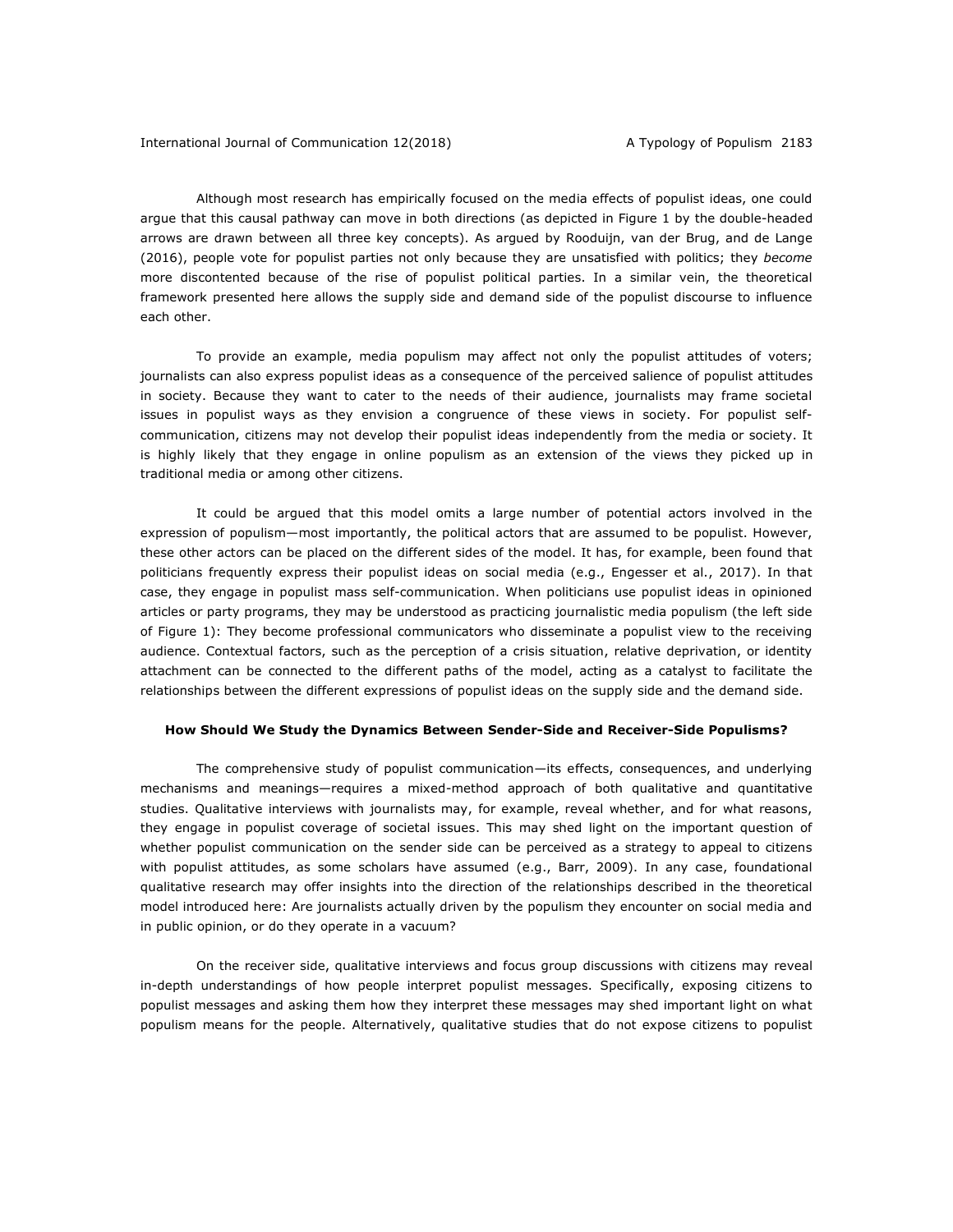messages before measuring their perceptions should result in an unobtrusive understanding of whether and how people think about societal issues using populist frames of references.

Quantitative research that aims to identify a causal relationship between populist messages and populist interpretations may draw on experiments or panel survey data paired with extensive content analyses of the media's populism. Employing this approach would enable the relationship between citizens' media use and their populist attitudes to be measured at different time points. By connecting citizens' media use to the populism of the media outlets they were exposed to, it will be possible to explore the effects of media populism on the sender side on citizens' populist attitudes on the receiver side.

Future research that investigates populism's media effects should also consider selective exposure (Bennett & Iyengar, 2008). Populist media content should appeal most to citizens with congruent frames of interpretation, whereas populist content may be opposed by those with incongruent interpretation frames. Hence, traditional studies that expose people only to populist content may find a net effect of zero, because issue publics and non-issue publics cancel each other out.

The study of online populism may be quite challenging for future research. The content of online media is fluid, changing with every new contribution. To complicate matters, it is unclear who is exposed to what content at different times. Still, both qualitative and quantitative methods can be used to analyze populism online. For example, a qualitative content analysis could be conducted of online communities in social media or comments in the online editions of traditional newspapers. Drawing on quantitative research, scholars may collect all responses to all online articles of a selected number of online newspapers in a specified period. This sample could, for example, be saved and analyzed with automatic content analysis sensitive to different references to the people, societal out-groups, and elites.

#### **Discussion**

Around the globe, vastly diverse political movements have been identified with a similar populist label. This one-size-fits-all approach to populism may not be accurate, considering the large differences among and within continents. In Latin America, populism mainly revolves around the centrality and (failed) representation of the people. In Europe, the essence of populism strongly differs with regard to the people's oppositional stances, against both the establishment and societal out-groups. In the United States, populism predominately entails the construction of the opposition between the discontented people and the culprit government and the media.

The societal and scientific relevance of the diversified phenomenon emphasizes the importance of the scholarly task to clarify the ways in which populism can manifest itself on the sender side of communication and on the receiver side of the interpreting audience. Striving toward such conceptual and empirical refinement, this article proposes a typology of populism in different contexts: on the sender side, on the receiver side, and in online settings. Table 1 provides an overview of these typologies.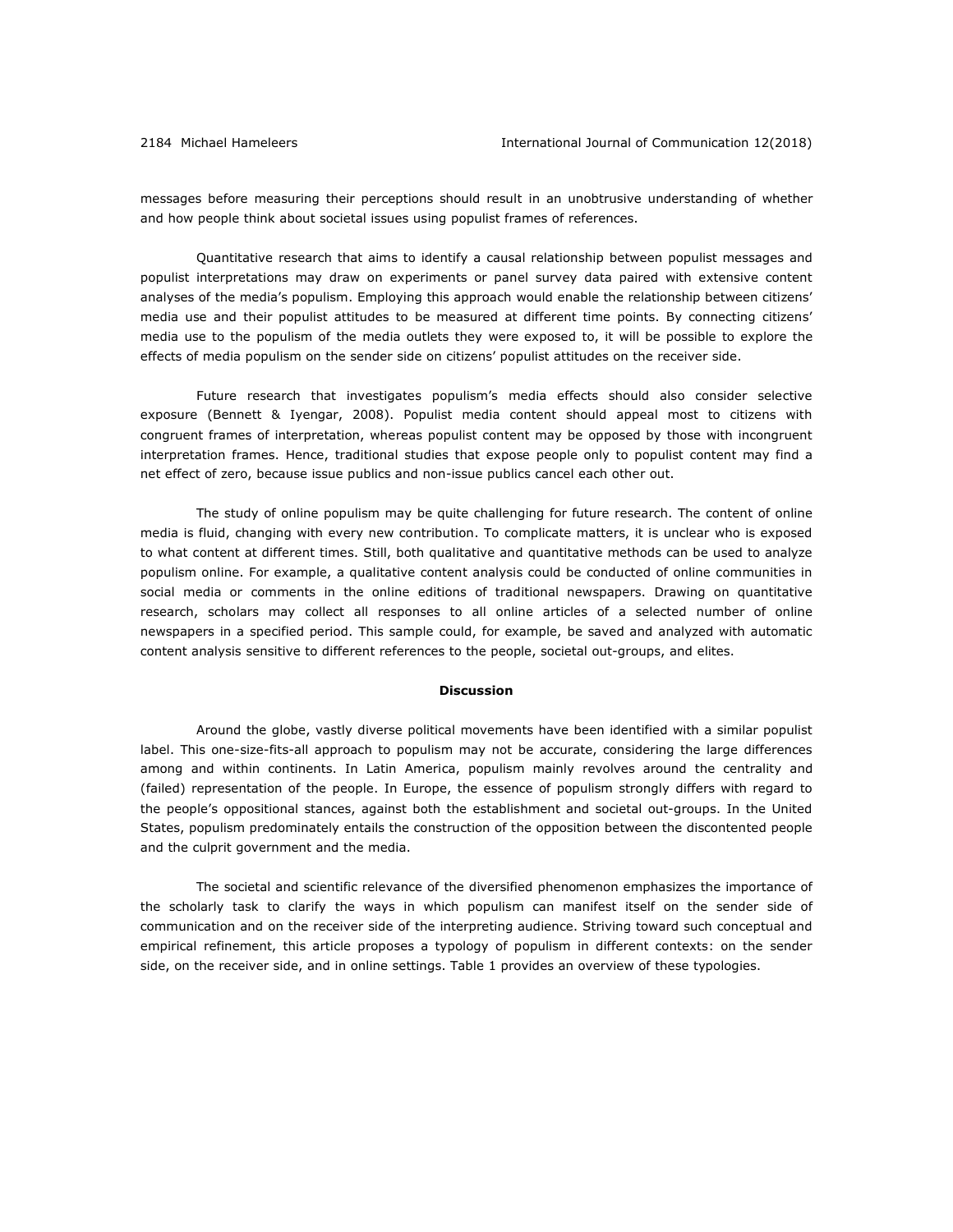|                    | <b>Populist</b> |                          | <b>Interactive</b>   |                                                   |
|--------------------|-----------------|--------------------------|----------------------|---------------------------------------------------|
| <b>Definitions</b> | opposition      | Sender side              | (social) media       | <b>Receiver side</b>                              |
| <b>Minimal</b>     |                 | People centrality        |                      |                                                   |
| <b>Complete</b>    | Vertical        | Antiestablishment        | Antiestablishment    | Antiestablishment                                 |
|                    |                 | Antieconomic elites      | Antieconomic elites  | (subtypes link to<br>sender side)                 |
|                    |                 | Antiexperts<br>Antimedia | Antimedia            |                                                   |
|                    | Horizontal      | In-group superiority     | In-group superiority | Exclusionism<br>(subtypes link to<br>sender side) |

| Table 1. Overview of the Proposed Typologies of Populism on the Sender Side, |
|------------------------------------------------------------------------------|
| in Online Contexts, and on the Receiver Side of Communication.               |

On the sender side of communication, this article proposes a typology of eight populisms, for which people centrality provides the minimal condition that needs to be satisfied for the other types of populism to be defined. The seven fuller types of populism can roughly be divided into horizontal and vertical people-versus-others oppositions. On the receiver side of communication, a distinction is made between the two core fuller types of populism: antiestablishment and exclusionism. The dynamics between senders and receivers can most comprehensively be identified in online contexts, where ordinary people are empowered to be both senders and receivers of populist messages. Based on empirical data, this article argues that the typology of the sender side of communication can largely be translated to online contexts.

The study of different types of populism in three different locations of the communication process, as explicated in the revised theoretical framework of populist communication, may provide important opportunities and challenges for future research. On the receiver side, this article identifies the most salient media effects of exposure to populist communication. This article further proposes some theses concerning the mechanisms underlying these effects, of which selective exposure, social differentiation, and relative deprivation are the most important. Practically, both quantitative and qualitative methods suitable to study the dynamics of populism in different stages of the communication process are proposed and evaluated for their value.

This exploration of the multifaceted concept of populism has some limitations. First, the typologies proposed are mostly based on theoretical rather than empirical work. However, we hope that the proposed typologies will spark future research to empirically validate their existence in different contexts around the world. Second, the balance between the proposed typologies on the sender side and receiver side is, concerning its richness, skewed toward the sender side. This is mainly due to the observed imbalance of existing research: Most research has focused on the multivocality of populism on the sender side and assumed that populist interpretations on the receiver side are unidimensional. This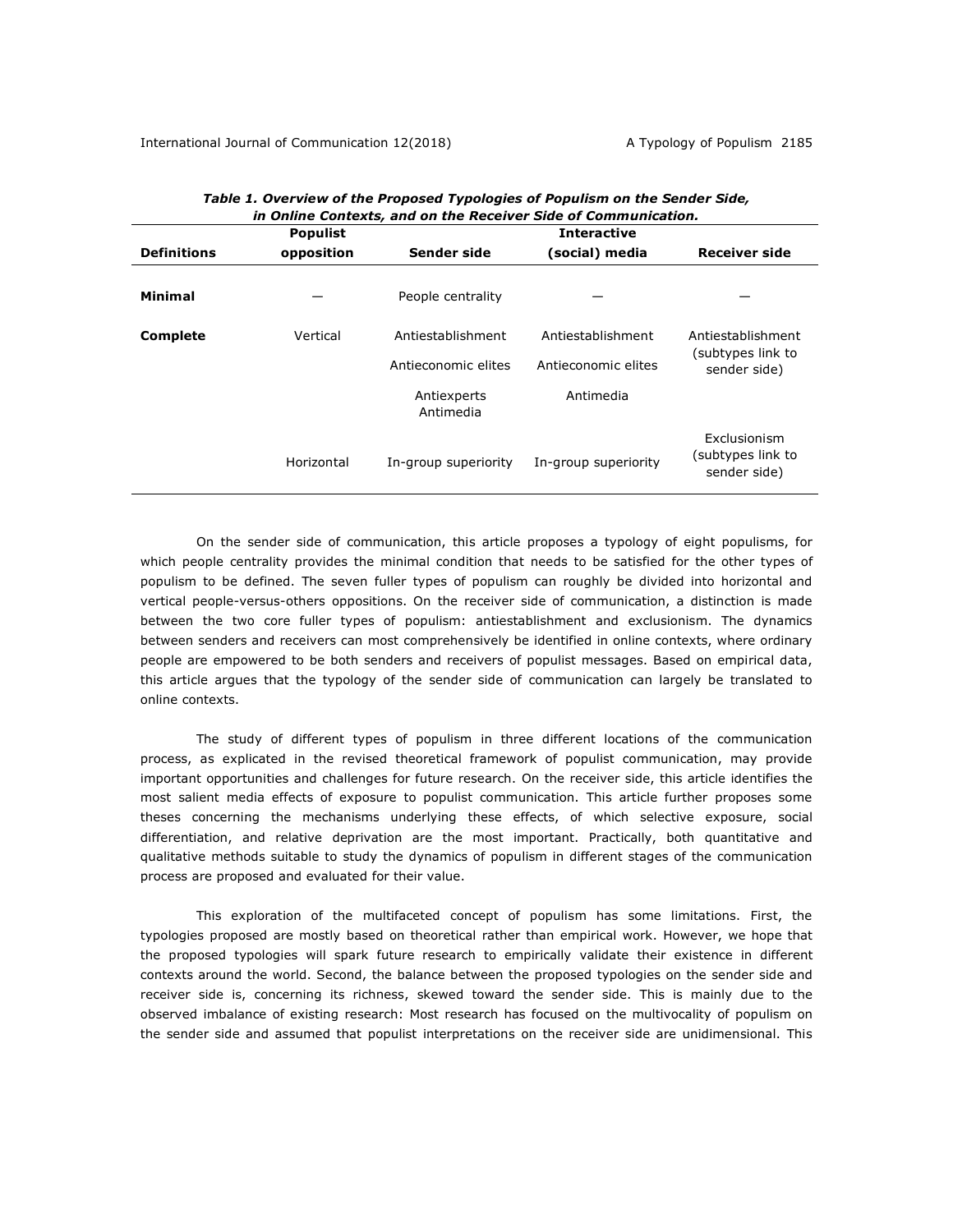article proposes a typology consisting of two core populisms. Again, future research should investigate whether this structure is in need of further refinement. For now, the empirical evidence points to the existence of two main types that can theoretically be subdivided in the rich typology proposed on the sender side.

Overall, this article aims to provide a conceptual clarification of mediatized populism propagated on different sides of both off-line and online communication processes. The typologies, the exploration of effects and underlying mechanisms, and the specific recommendations on how these can be incorporated in future research should provide scholars from interdisciplinary backgrounds with a comprehensive theoretical framework to study the dynamics between populism and the media in a more thorough and precise way.

#### **References**

- Aalberg, T., Esser, F., Reinemann, C., Strömbäck, J., & de Vreese, C. H. (Eds.). (2017). *Populist political communication in Europe*. London, UK: Routledge.
- Akkerman, A., Mudde, C., & Zaslove, A. (2014). How populist are the people? Measuring populist attitudes in voters*. Comparative Political Studies*, *47*(9), 1324–1353. doi:10.1177/0010414013512600
- Albertazzi, D., & McDonnell, D. (Eds.). (2008). *Twenty-first century populism: The spectre of Western European democracy*. Basingstoke, UK: Palgrave Macmillan.
- Andreadis, I., & Stavrakakis, Y. (2017). European populist parties in government: How well are voters represented? Evidence from Greece. *Swiss Political Science Review*, *23*(4), 485–508. doi:10.1111/spsr.12255
- Aslanidis, P. (2016). Is populism an ideology? A refutation and a new perspective. *Political Studies*, *64*(1), 88–104. doi:10.1111/1467-9248.12224
- Barr, R. R. (2009). Populists, outsiders and anti-establishment politics. *Party Politics*, *15*(1), 29–48. doi:10.1177/1354068808097890
- Bartlett, J., Birdwell, J., & Littler, M. (2011). *The new face of digital populism*. London, UK: Demos.
- Bennett, W. L., & Iyengar, S. (2008). A new era of minimal effects? The changing foundations of political communication. *Journal of Communication*, *58*(4), 707–731. doi:10.1111/j.1460- 2466.2008.00410.x
- Caiani, M., & della Porta, D. (2011). The elitist populism of the extreme right: A frame analysis of extreme right-wing discourses in Italy and Germany. *Acta Politica*, *46*(2), 180–202. doi:10.1057/ap.2010.28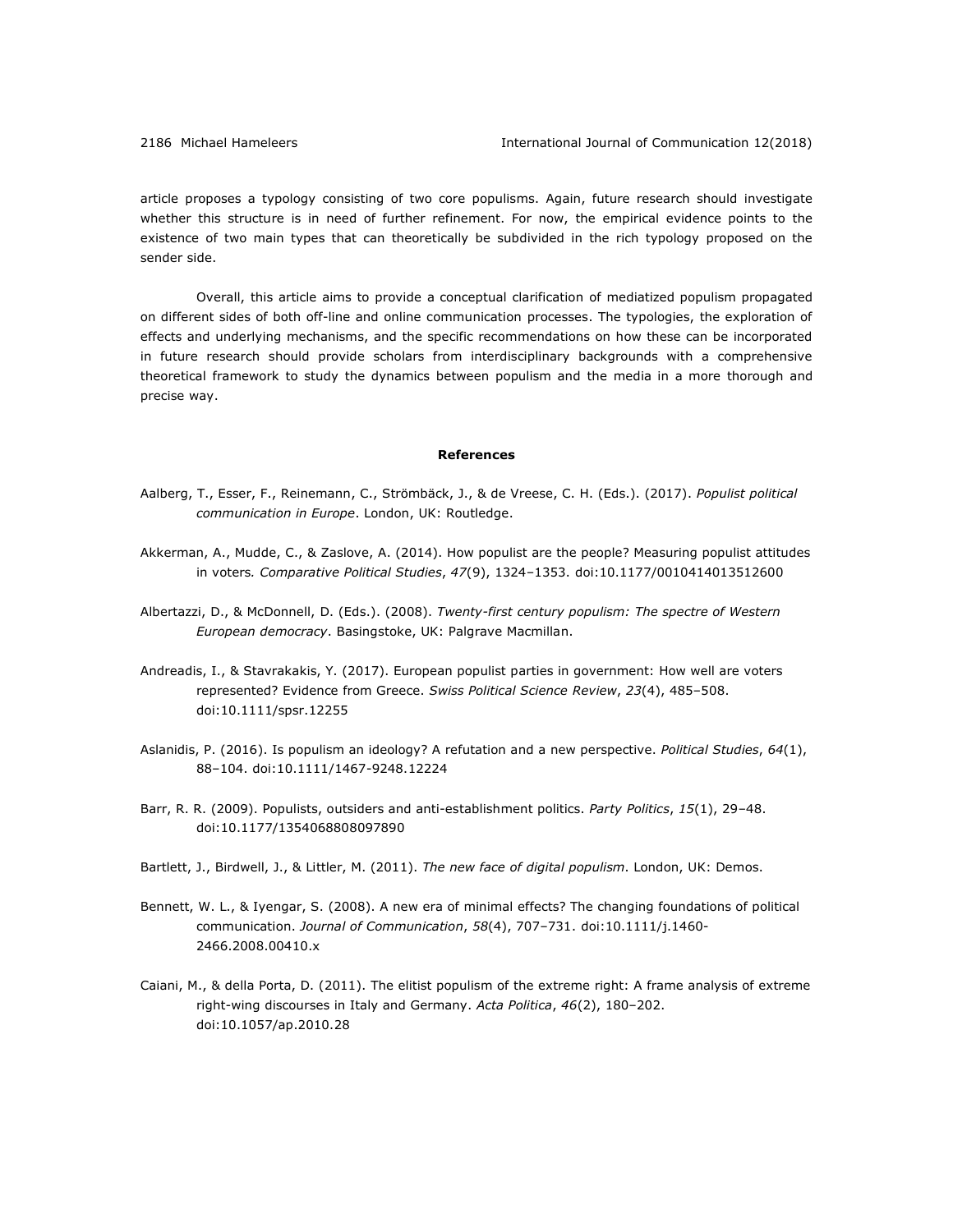- Canovan, M. (1999). Trust the people! Populism and the two faces of democracy. *Political Studies*, *47*, 2–16. doi:10.1111/1467-9248.00184
- Canovan, M. (2005). *The people*. Cambridge, UK: Polity Press.
- Castells, M. (2007). Communication, power and counter-power in the network society. *International Journal of Communication*, *1*, 238–266.
- Cranmer, M. (2011). On populist communication and publicity: An empirical study of contextual differences in Switzerland. *Swiss Political Science Review*, *17*, 286–307. doi:10.1111/j.1662-6370
- De Cleen, M., & Stavrakakis, Y. (2017). Distinctions and articulations: A discourse theoretical framework for the study of populism and nationalism. *Javnost—The Public*, *24*(4), 301–319. doi:10.1080/13183222.2017.1330083
- de Koster, W., Achterberg, P., & Van Der Waal, J. (2013). The new right and the welfare state: The electoral relevance of welfare chauvinism and welfare populism in the Netherlands. *International Political Science Review*, *34*(1), 3–20. doi:10.1177/0192512112455443
- Dixon, T. L. (2008). Crime news and racialized beliefs: Understanding the relationship between local news viewing and perceptions of African Americans and crime. *Journal of Communication*, *58*, 106– 125. doi:10.1111/j.1460-2466.2007.00376.x
- Elchardus, M., & Spruyt, B. (2016). Populism, persistent republicanism and declinism. An empirical analysis of populism as a thin ideology. *Government and Opposition*, *51*(1), 111–133. doi:10.1017/gov.2014.27
- Ellison, N. B., & boyd, d. (2013). Sociality through social network sites. In W. H. Dutton (Ed.), *The Oxford handbook of Internet studies* (pp. 151–172). Oxford, UK: Oxford University Press.
- Engesser, S., Ernst, N., Esser, F., & Büchel, F. (2017). Populism and social media: How politicians spread a fragmented ideology. *Information, Communication & Society*, *20*(8), 1109–1126. doi:10.1080/1369118X.2016.1207697
- Ernst, N., Engesser, S., Büchel, F., Blassnig, S., & Esser, F. (2017). Extreme parties and populism: An analysis of Facebook and Twitter across six countries. *Information, Communication & Society*, *20*(9). doi:10.1080/1369118X.2017.1329333
- Habermas, J. (2006). Political communication in media society: Does democracy still enjoy an epistemic dimension? The impact of normative theory on empirical research. *Communication Theory*, *16*, 411–426. doi:10.1111/j.1468-2885.2006.00280.x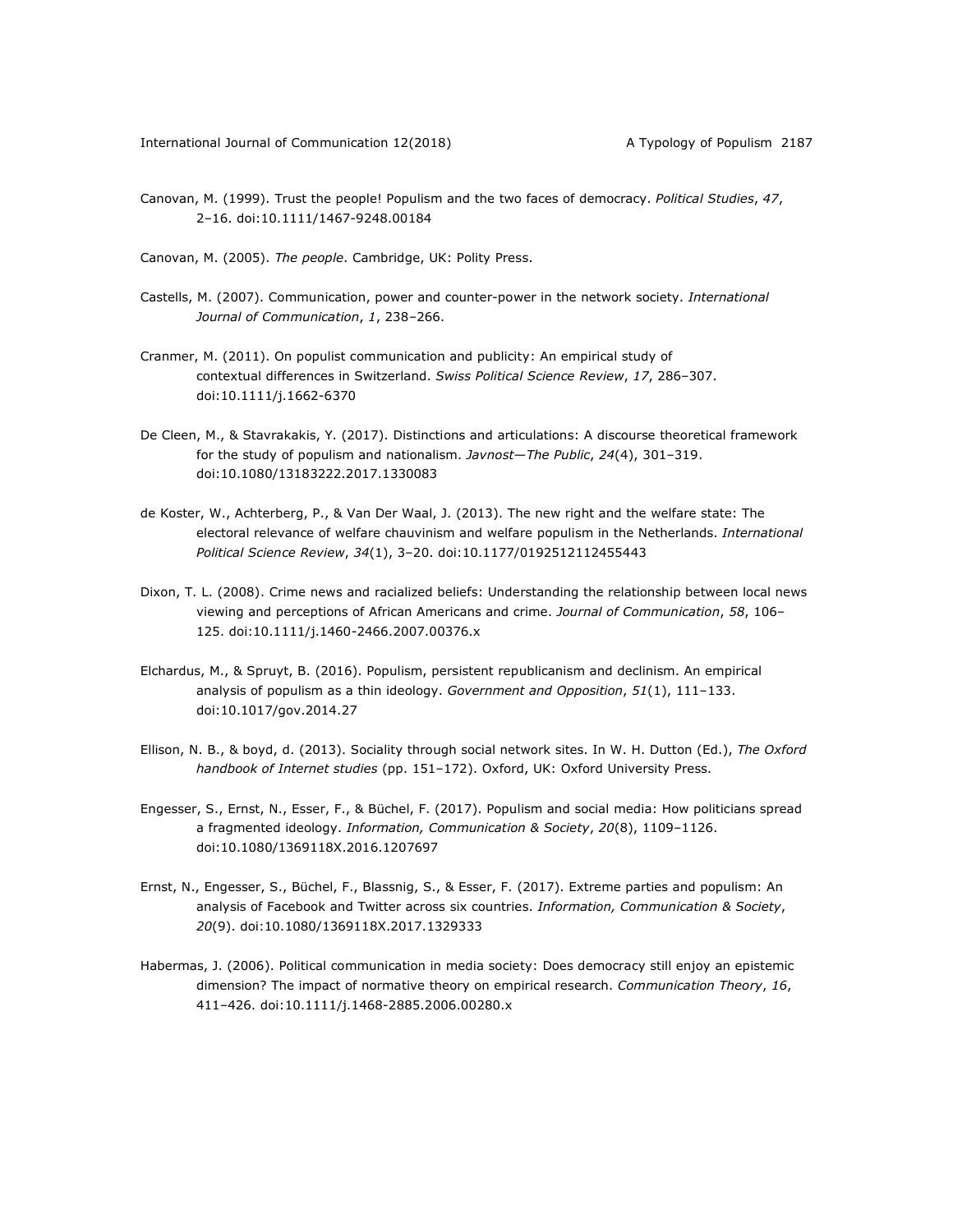- Hawkins, K. A. (2009). Is Chávez populist? Measuring populist discourse in comparative perspective. *Comparative Political Studies, 42*(8), 1040‒1067. doi:10.1177/0010414009331721
- Hameleers, M., Bos, L., & de Vreese, C. H. (2017). The appeal of media populism: The media preferences of citizens with populist attitudes. *Mass Communication and Society*, *20*(4), 481–504. doi:10.1080/15205436.2017.1291817
- Hampton, K. N. (2016). Persistent and pervasive community: New communication technologies and the future of community. *American Behavioral Scientist*, *60*(1), 101–124. doi:10.1177/0002764215601714
- Holt, K., & Rinaldo, M. (2014, March). *Exploring the dark side of participatory online media: Online participation, identitarian discourse and media criticism at Metapedia.org.* Paper presented at JSS-ECREA 2014 Conference: Journalism in Transition: Crisis or Opportunity? Thessaloniki, Greece.
- Inglehart, R. F., & Norris, P. (2016). *Trump, Brexit, and the rise of populism: Economic have-nots and cultural backlash* (Harvard Kennedy School Faculty Research Working Paper No. 16-026). Retrieved from https://research.hks.harvard.edu/publications/workingpapers/citation.aspx ?PubId=11325&type=WPN
- Jagers, J., & Walgrave, S. (2007). Populism as political communication style: An empirical study of political parties' discourse in Belgium. *European Journal of Political Research*, *46*(3), 319–345. doi:10.1111/j.1475-6765.2006.00690.x
- Krämer, B. (2014). Media populism: A conceptual clarification and some theses on its effects. *Communication Theory*, *24*, 42–60. doi:10.1111/comt.12029
- Laclau, E. (2005). *On populist reason*. London, UK: Verso.
- Mazzoleni, G. (2008). Populism and the media. In D. Albertazzi & D. McDonnell (Eds.), *Twenty-first century populism: The spectre of Western European democracy* (pp. 49–64). Basingstoke, UK: Palgrave Macmillan.
- Moffitt, B. (2016). *The global rise of populism: Performance, political style, and representation.* Palo Alto, CA: Stanford University Press.
- Moffitt, B. (2017). Transnational populism? Representative claims, media and the difficulty of constructing a transnational "people." *Javnost—The Public*, *24*(4), 409–425. doi:10.1080/13183222.2017.1330086
- Moffitt, B., & Tormey, S. (2014). Rethinking populism: Politics, mediatisation and political style*. Political Studies*, *62*(2), 381–397. doi:10.1111/1467-9248.12032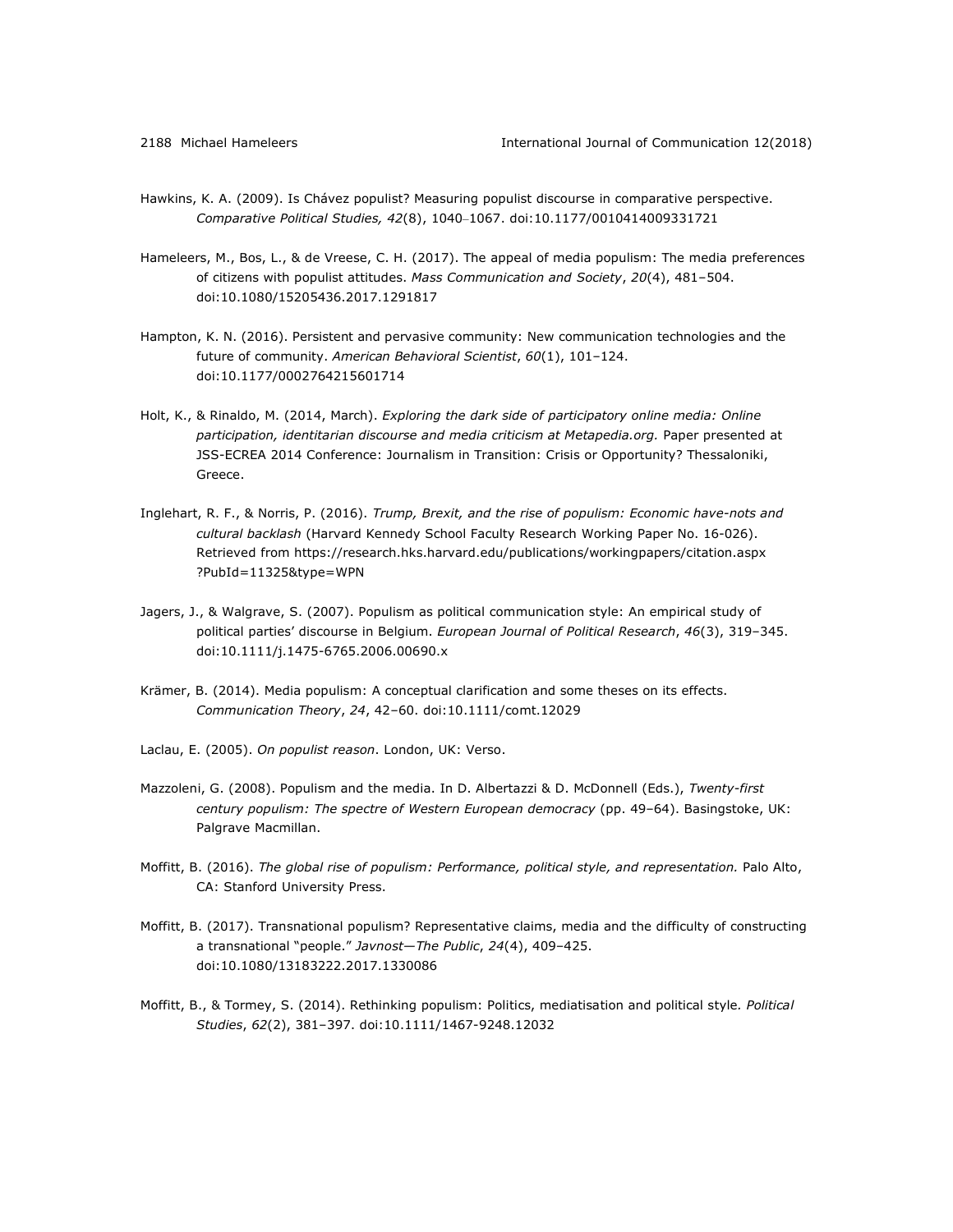- Mudde, C. (2004). The populist zeitgeist. *Government and Opposition*, *39*, 542–564. doi:10.1111/j.1477- 7053.2004.00135.x
- Mudde, C. (2007). *Populist radical right parties in Western Europe*. Cambridge, UK: Cambridge University Press.
- Mudde, C., & Rovira Kaltwasser, C. (2017). *Populism: A very short introduction*. Oxford, UK: Oxford University Press.
- Oesch, D. (2008). Explaining workers' support for right-wing populist parties in Western Europe: Evidence from Austria, Belgium, France, Norway, and Switzerland. *International Political Science Review*, *29*, 349–373. doi:10.1177/0192512107088390
- Pauwels, T. (2014). *Populism in Western Europe: Comparing Belgium, Germany and the Netherlands*. London, UK: Routledge.
- Pingree, R. J. (2007). How messages affect their senders: A more general model of message effects and implications for deliberation. *Communication Theory*, *17*, 439–461. doi:10.1111/j.1468- 2885.2007.00306.x
- Rajapogal, A. (2015, February 27). Indian democracy and Hindu populism: The Modi regime. *Social Text.* Retrieved from http://socialtextjournal.org/periscope\_article/indian-democracy-and-hindupopulism-the-modi-regime/
- Ramiro, L. (2016). Support for radical left parties in Western Europe: Social background, ideology and political orientations. *European Political Science Review*, *8*(1), 1–23. doi:10.1017/S1755773914000368
- Ramiro, L. (2017). Radical-left populism during the Great Recession: *Podemos* and its competition with the established radical left. *Political Studies*, *65*(15), 108–126. doi:10.1177/0032321716647400
- Ritzer, G., & Jurgenson, N. (2010). Production, consumption, prosumption: The nature of capitalism in the age of the digital "prosumer." *Journal of Consumer Culture*, *10*(1), 13–36. doi:10.1177/1469540509354673
- Rooduijn, M. (2017, June 20). What unites the voter base of populist parties? Comparing the electorates of 15 populist parties. *European Political Science Review*. doi:10.1017/S1755773917000145
- Rooduijn, M., van der Brug, W., & de Lange, S. L. (2016). Expressing or fuelling discontent? The relationship between populist voting and political discontent. *Electoral Studies*, *43*, 32–40.